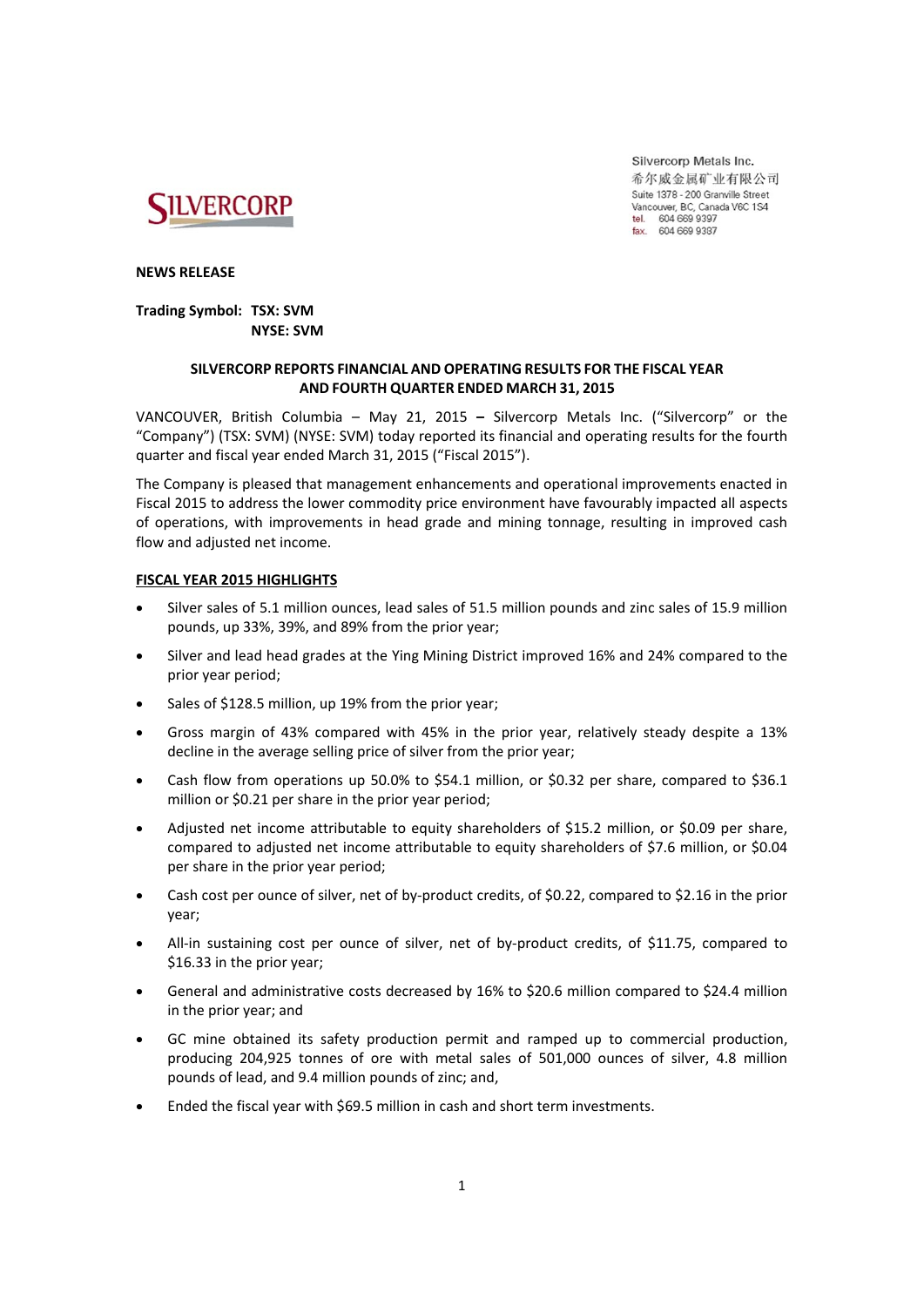### **FOURTH QUARTER HIGHLIGHTS**

- Silver sales of 0.9 million ounces, an increase of 58% compared to the same prior year period;
- Lead sales of 9.2 million pounds and zinc sales of 2.5 million pounds, up 78% and 188%, respectively, compared to the same prior year period;
- Sales of \$20.3 million, an increase of 26% compared to the same prior year period;
- Gross margin of 26% down from 43%, impacted by the decline of metal prices and the inclusion of lower profit margin operations at the GC mine;
- Cash flow from operations of \$4.8 million, or \$0.03 per share ;
- Adjusted net loss of \$0.2 million, or \$0.00 per share;
- Cash cost per ounce of silver, net of by‐product credits, of \$0.89; and,
- All in sustaining cost per ounce of silver, net of by‐product credits, of \$13.37.

### **FINANCIALS**

### **1. Fiscal 2015 vs. Fiscal 2014**

For the year ended March 31, 2015, net loss in Fiscal 2015 was \$108.7 million compared to \$48.4 million in Fiscal 2014. Net loss in the current fiscal year includes non-cash impairment charges of \$130.3 million, which reduced the carrying value of the GC mine and XHP project to reflect lower metal prices. Net loss attributable to equity holders of the Company was \$103.1 million, or \$0.60 per share compared to \$41.0 million, or \$0.24 per share in Fiscal 2014. Excluding the non-cash impairment charges, adjusted net income attributable to shareholders was \$15.2 million, or \$0.09 per share, compared to \$7.6 million, or \$0.04 per share, in Fiscal 2014. Adjusted net income acts as a supplemental financial measure that provides a more complete assessment of the Company's operations for the year.

In the current fiscal year, the Company's financial results were mainly impacted by the following: (i) increase in silver, lead, and zinc production of 33%, 39%, and 89%, respectively, compared to the prior fiscal year, (ii) increased metal sales of \$20.1 million, or 19%, compared to the prior fiscal year, of which \$16.1 million was added from the new commercial production at the GC mine, (iii) a 16% decrease in general and administrative spending compared to the prior year, (iv) lower metal prices, as the realized selling price for silver and lead at the Ying Mining District dropped by 11% and 4%, respectively, and (v) lower gold production and sales, as the BYP mine was placed on care and maintenance in the current year.

In Fiscal 2015, the Company realized sales of \$128.5 million compared to \$108.4 million in Fiscal 2014.

Cost of sales in Fiscal 2015 was \$73.7 million compared to \$60.0 million in Fiscal 2014 and included cash costs of \$53.0 million compared to \$47.9 million in Fiscal 2014. The 23% increase in cost of sales is mainly due to 28% increase in ore production along with a 43% increase in per tonne non cash production cost to include GC mine's production results. Per tonne cash production cost in Fiscal 2015 was \$65.91 compared to \$65.59 per tonne cash production cost in Fiscal 2014.

In Fiscal 2015, the gross profit margin was 43% compared to 45% in Fiscal 2014. The inclusion of the 5% gross profit margin from GC mine reduced the average gross profit margin. Ying Mining District's gross profit margin achieved 48% in the current year. The decrease in overall gross profit margin was also due to lower realized metal prices for silver and increased per tonne production costs.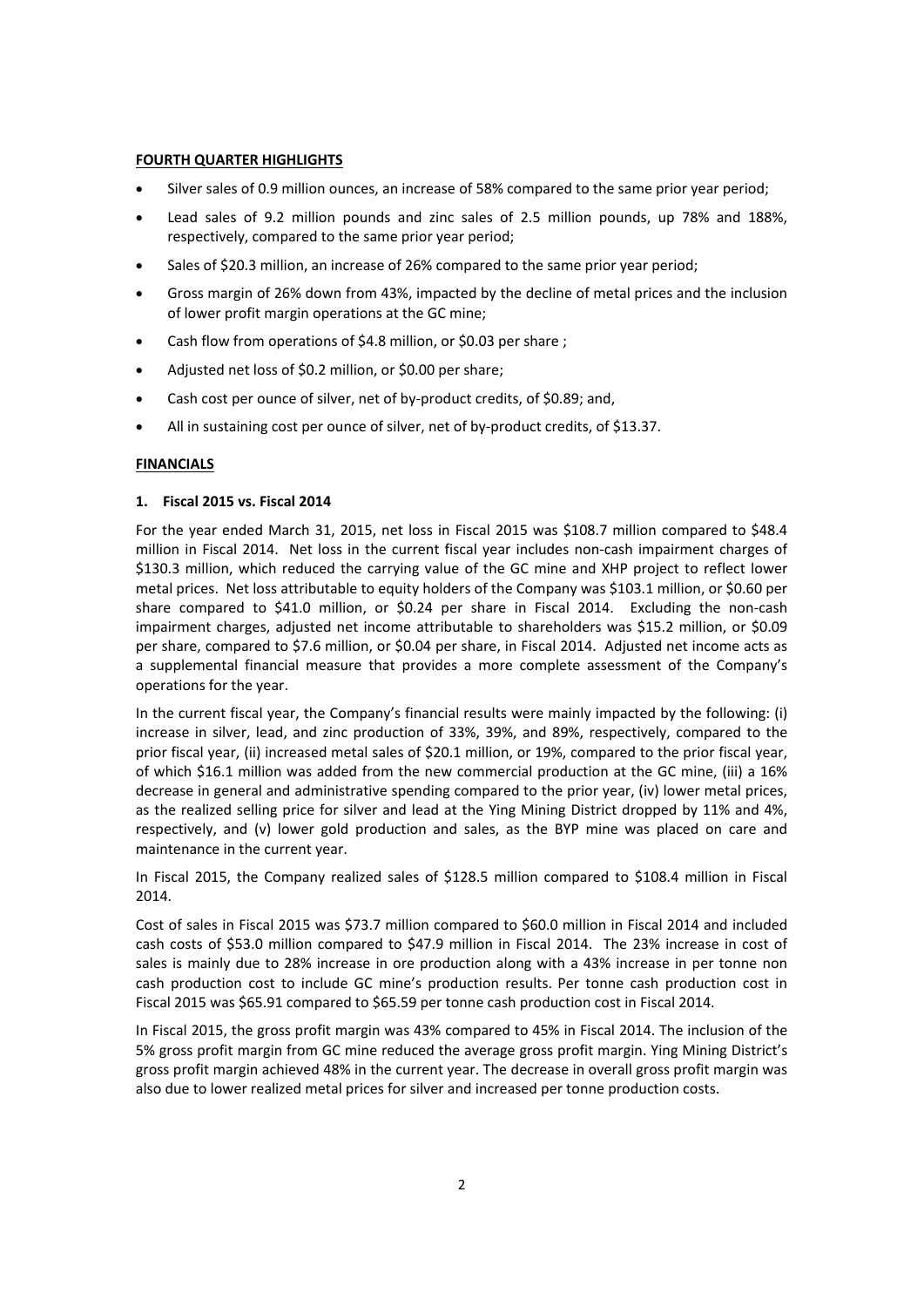The non‐cash impairment charge of \$130.3 million recognized in Fiscal 2015, of which \$101.0 million related to the GC mine and \$29.4 million related to the XHP project, was based on the discounted cash flows for each of the two properties. The discounted cash flows used estimated silver prices of \$16.43 per ounce in 2015, increasing to \$18.75 per ounce from 2016 to 2019 and long-term silver prices of \$20.24 from 2020 onwards. The discount rates used for the GC Mine and the XHP Project were 13.5% and 15% respectively, which reflects the weighted average cost of capital of a market participant, adjusted for asset specific risks, in particular the size, stage of development, and the commodity for each property.

Cash flow from operations in Fiscal 2015 was \$54.1 million or \$0.32 per share, compared to \$36.1 million, or \$0.21 per share, in Fiscal 2014. The Company ended the fiscal year with \$69.5 million in cash, cash equivalents and short-term investments.

### **2. Q4 Fiscal 2015 vs. Q4 Fiscal 2014**

For the quarter ended March 31, 2015 ("Q4 Fiscal 2015"), net loss was \$130.1 million compared to \$4.7 million in the three months ended March 31, 2014 ("Q4 Fiscal 2014"). Net loss in the current quarter includes a \$130.3 million non-cash impairment charges on the carrying value of mineral rights and properties, plant at GC mine and XHP project to reflect lower metal prices. Net loss attributable to equity holders of the Company was \$118.5 million or \$0.69 per share compared to \$4.5 million or \$0.03 per share in the quarter ended March 31, 2014 ("Q4 Fiscal 2014"). Excluding the non-cash impairment charges, adjusted net loss attributable to the equity holders in the quarter was \$0.2 million or \$0.00 per share (Q4 Fiscal 2014 - adjusted net income of \$1.1 million, or \$0.01 per share).

The loss incurred in the current quarter was mainly due to: (i) a 16% decrease in the realized price for silver, from \$16.13 in Q4 Fiscal 2014 to \$13.48 in Q4 Fiscal 2015 in the Ying Mining District, (ii) higher mining and milling costs in the fourth quarter resulting from the allocation of fixed costs, to a reduced tonnage of ore mined and milled in the fourth quarter, (iii) reduced tonnage of ore mined due to the Chinese New Year which results in mine operations of only two months in the quarter; (iv) reduced tonnage at the SGX mine as a result of work interruptions related to the non-renewal of a contract with a one of eight mining contractors, and, iv) a \$0.7 million write down of inventories at the GC mine.

In Q4 Fiscal 2015, the Company realized sales of \$20.3 million compared to \$16.1 million in the same quarter last year. The increase in sales was mainly due to the increase of metals produced offset by the decline of metal prices.

Cost of sales in Q4 Fiscal 2015 was \$15.0 million compared to \$9.2 million in Q4 Fiscal 2014. The cost of sales included \$8.2 million (Q4 Fiscal 2014 ‐ \$7.8 million) cash costs, \$6.1 million (Q4 Fiscal 2014 ‐ \$1.4 million) depreciation, amortization and depletion charges, and a \$0.7 million write down of inventories at the GC mine (Q4 Fiscal 2014 ‐ \$nil). The increase in cost of sales is mainly due to a 43% increase in ore production along with higher per tonne production costs arising from i) higher cash mining cost at the Ying Ming District as more in-stope drilling and higher cost re-suing mining methods were used to achieve better grade control, and ii) the inclusion of GC mine's production results. Benefiting from the improved head grades, cash cost per ounce of silver at the Ying Ming District reduced to \$1.58 in Q4 Fiscal 2015 compared to \$2.82 in Q4 Fiscal 2014.

The gross profit margin in Q4 Fiscal 2015 was 26%, compared to 43% in Q4 Fiscal 2014, and the decrease was mainly due to the decrease of metal prices and the inclusion of lower gross profit margins from the GC mine operations.

Cash flow from operations in Q4 Fiscal 2015 was \$4.8 million or \$0.03 per share, compared to \$3.1 million, or \$0.02 per share, in Q4 Fiscal 2014.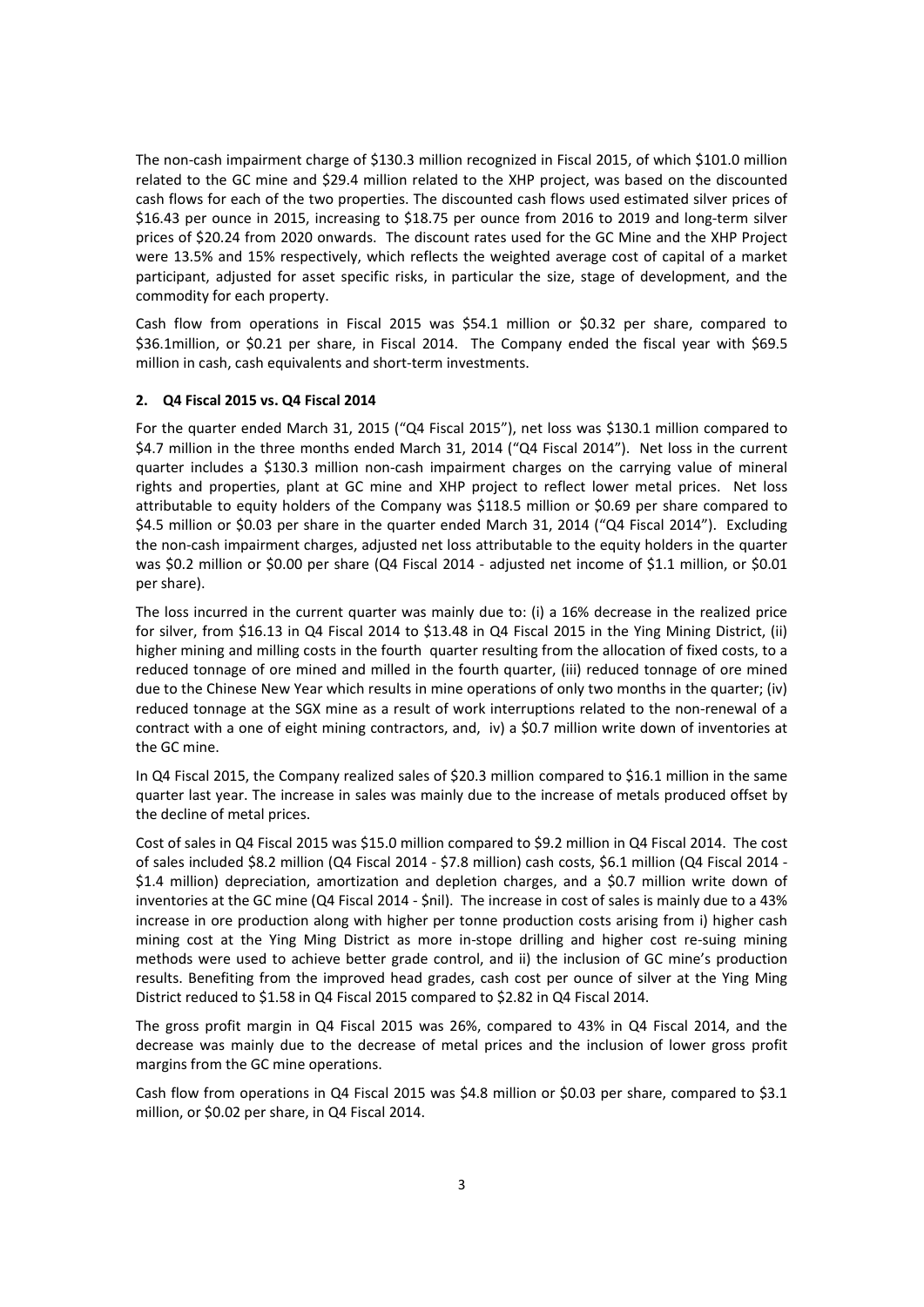### **OPERATIONS AND DEVELOPMENT**

### **1. Fiscal 2015 vs. Fiscal 2014**

In Fiscal 2015, on a consolidated basis, the Company sold 5.1 million ounces of silver, 5,900 ounces of gold, 51.5 million pounds of lead and 15.9 million pounds of zinc, compared to 3.9 million ounces of silver, 11,124 ounces of gold, 37.2 million pounds of lead and 8.4 million pounds of zinc in Fiscal 2014.

#### *Ying Mining District, Henan Province, China*

| <b>Operational results - Ying Mining District</b> |         |         |         |         |                                                   |                          |  |
|---------------------------------------------------|---------|---------|---------|---------|---------------------------------------------------|--------------------------|--|
|                                                   | Q4 2015 | Q3 2015 | Q2 2015 | Q1 2015 | Q4 2014                                           | Fiscal 2015* Fiscal 2014 |  |
|                                                   |         |         |         |         | 31/Mar/15 31/Dec/14 30/Sep/14 30/Jun/14 31/Mar/14 | 31/Mar/15 31/Mar/14      |  |
| Ore Mined (tonne)                                 | 112,327 | 175,782 | 197,135 | 173,485 | 90,057                                            | 658,729                  |  |
| Ore Milled (tonne)                                | 99,478  | 187,154 | 190,831 | 169,480 | 91,272                                            | 646,943                  |  |
| <b>Metal Sales</b>                                |         |         |         |         |                                                   |                          |  |
| Silver (in thousands of ounce)                    | 822     | 1,421   | 1,251   | 1,126   | 582                                               | 4,620                    |  |
| Gold (in thousands of ounce)                      | 0.6     | 0.9     | 0.8     | 0.8     | 0.4                                               | 3.2                      |  |
| Lead (in thousands of pound)                      | 8,312   | 14,168  | 12,665  | 11,529  | 5,165                                             | 46,675                   |  |
| Zinc (in thousands of pound)                      | 875     | 2,531   | 1,944   | 1,211   | 883                                               | 6,561                    |  |
| <b>Head Grades</b>                                |         |         |         |         |                                                   |                          |  |
| Silver (gram/tonne)                               | 268     | 253     | 223     | 227     | 216                                               | 240                      |  |
| Lead $(\%)$                                       | 3.7     | 3.6     | 3.3     | 3.3     | 2.7                                               | 3.5                      |  |
| Zinc $(\%)$                                       | 0.8     | 1.0     | 0.7     | 0.7     | 0.6                                               | 0.8                      |  |
| Recoveries                                        |         |         |         |         |                                                   |                          |  |
| Silver (%)                                        | 94.8    | 94.7    | 94.4    | 93.6    | 92.9                                              | 94.4                     |  |
| Lead $(%)$                                        | 95.3    | 95.9    | 95.2    | 95.8    | 95.3                                              | 95.6                     |  |
| Zinc $(%)$                                        | 52.4    | 66.8    | 56.7    | 56.8    | 62.4                                              | 59.7                     |  |
| Cash mining cost (\$ per tonne)                   | 53.25   | 57.79   | 43.62   | 46.96   | 49.04                                             | 49.92                    |  |
| Total mining cost (\$ per tonne)                  | 74.84   | 73.28   | 55.41   | 58.35   | 60.85                                             | 64.27                    |  |
| Cash milling cost (S per tonne)                   | 16.20   | 13.63   | 12.77   | 12.16   | 15.08                                             | 13.39                    |  |
| Total milling cost (\$ per tonne)                 | 20.09   | 15.77   | 14.85   | 14.48   | 19.93                                             | 15.83                    |  |
| Cash Cost per Ounce of Silver $(5)$               | 1.58    | 0.83    | (0.16)  | 0.46    | 2.82                                              | 0.61                     |  |
| Total Production Cost per Ounce of Silver (\$)    | 5.96    | 3.48    | 2.35    | 2.92    | 5.86                                              | 3.48                     |  |

\*Annual figures may not add due to rounding

In Fiscal 2015, the total ore mined at the Ying Mining District was 658,729 tonnes, an increase of 5% compared to total ore production of 625,266 tonnes in Fiscal 2014. Silver and lead head grades improved by 16% and 24%, respectively, to 240 gram per tonne ("g/t") for silver and 3.5% for lead from 207 g/t for silver and 2.8% for lead in Fiscal 2014.

In Fiscal 2015, the Ying Mining District sold 4.6 million ounces of silver, 3,200 ounces of gold, 46.7 million pounds of lead, and 6.6 million pounds of zinc, compared to 3.9 million ounces of silver, 3,527 ounces of gold, 36.6 million pounds of lead, and 7.6 million pounds of zinc in Fiscal 2014. The increase in metals sold is mainly due to the higher ore output and improved head grades in Fiscal 2015.

Total and cash mining costs per tonne were \$64.27 and \$49.92, respectively, compared to \$61.33 and \$50.73, respectively, in Fiscal 2014. The overall decrease in cash mining costs per tonne was a result of the improvement in dilution and cost control.

In Fiscal 2015, total ore milled at Ying Mining District was 646,943 tonnes, an increase of 2% compared to 634,493 tonnes in Fiscal 2014. Cash milling costs were \$13.39 per tonne of ore milled compared to \$14.14 in Fiscal 2014. The decrease in per tonne milling costs is due to higher tonnage processed and better cost control.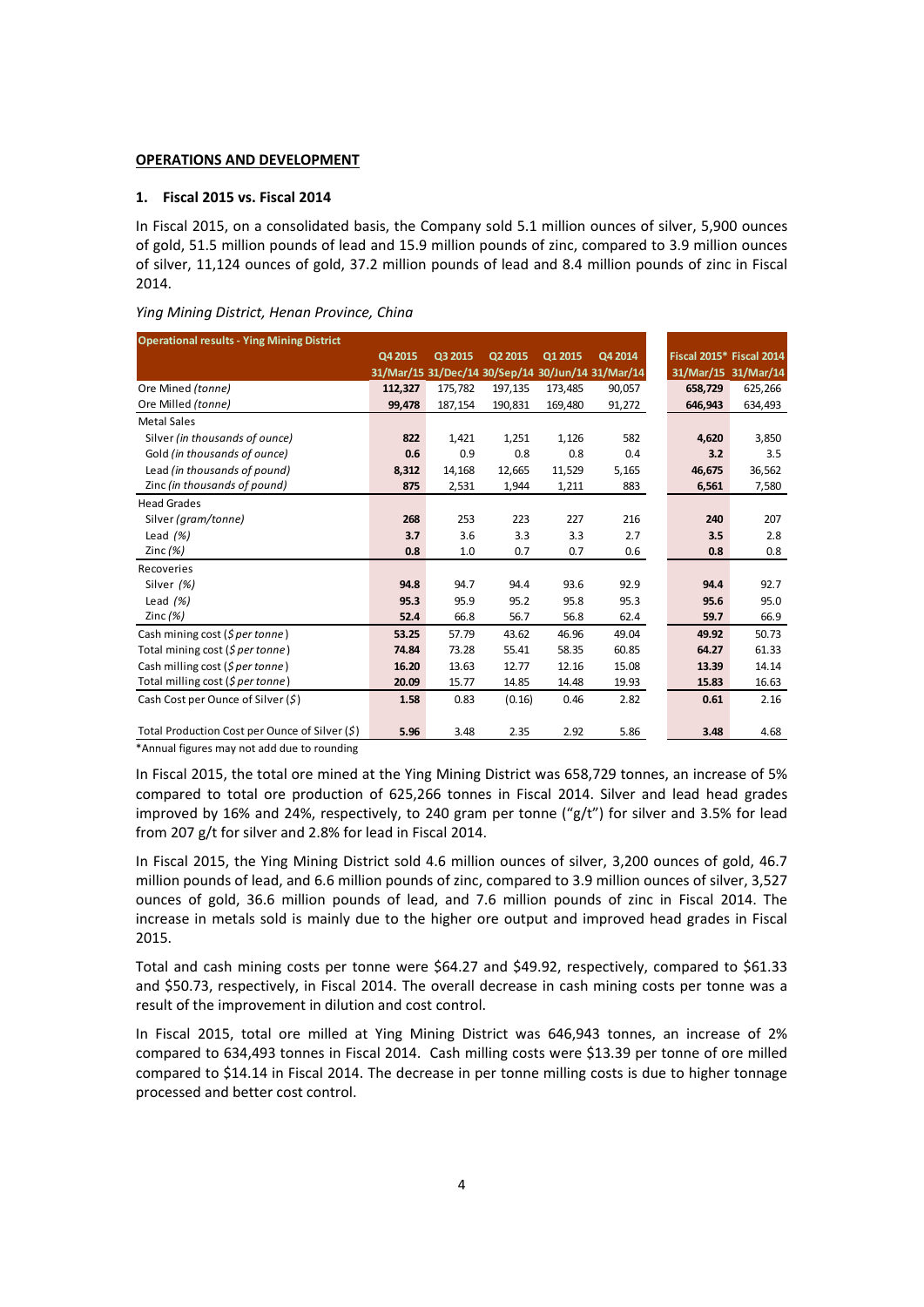During the year, the Company completed approximately 78,018 metres ("m") of horizontal tunnels, raises and declines and 63,880 m diamond drilling. Excluding the capitalization of the mineral right fee of \$17.4 million related to the renewal of SGX mine for another ten years, total capitalized exploration and development expenditures for the Ying Mining District were \$30.4 million compared to \$30.4 million in Fiscal 2014.

|  | GC Mine, Guangdong Province, China |  |  |
|--|------------------------------------|--|--|
|--|------------------------------------|--|--|

|                                      | Year ended March 31, 2015 |                              |           |                   |                |                |
|--------------------------------------|---------------------------|------------------------------|-----------|-------------------|----------------|----------------|
|                                      |                           |                              |           |                   | Pre-commercial |                |
| <b>Production results - GC Mine</b>  |                           | <b>Commercial production</b> |           | <b>Commercial</b> | production     | <b>Total</b>   |
|                                      | Q4 2015                   | Q3 2015                      | Q2 2015   | production        | Q1 2015        | production     |
|                                      | 31-Mar-15                 | 31-Dec-14                    | 30-Sep-14 | sub-total         | 30-Jun-14      | in Fiscal 2015 |
| Ore Mined (tonne)                    | 46.111                    | 87,916                       | 70.898    | 204,925           | 48.396         | 253,321        |
| Ore Milled (tonne)                   | 46,100                    | 90,287                       | 69,144    | 205,531           | 55,784         | 261,315        |
|                                      |                           |                              |           |                   |                |                |
| Total mining cost (\$ per tonne)     | 132.41                    | 55.20                        | 51.69     | 71.34             |                |                |
| Cash mining cost (\$ per tonne)      | 86.35                     | 33.11                        | 29.25     | 43.75             |                |                |
| Non cash mining (\$ per tonne)       | 46.06                     | 22.09                        | 22.44     | 27.59             |                |                |
|                                      |                           |                              |           |                   |                |                |
| Total milling cost (\$ per tonne)    | 58.58                     | 19.88                        | 22.81     | 29.54             |                |                |
| Cash milling cost (\$ per tonne)     | 42.70                     | 15.82                        | 17.59     | 22.44             |                |                |
| Non cash milling cost (\$ per tonne) | 15.88                     | 4.06                         | 5.22      | 7.10              |                |                |
| <b>Head Grades</b>                   |                           |                              |           |                   |                |                |
| Silver (gram/tonne)                  | 107                       | 104                          | 107       | 106               | 110            | 107            |
| Lead $(%)$                           | 1.2                       | 1.3                          | 1.4       | 1.3               | 1.4            | 1.3            |
| Zinc $(%)$                           | 2.6                       | 2.6                          | 2.8       | 2.7               | 2.5            | 2.7            |
| Recovery                             |                           |                              |           |                   |                |                |
| Silver $(%)$                         | 76.1                      | 75.9                         | 79.4      | 76.9              | 76.3           | 76.8           |
| Lead $(%)$                           | 84.9                      | 85.9                         | 88.1      | 86.4              | 85.4           | 86.2           |
| Zinc $(%)$                           | 80.0                      | 80.6                         | 81.0      | 80.7              | 80.2           | 80.6           |
|                                      |                           |                              |           |                   |                |                |
| <b>Metal Sales</b>                   |                           |                              |           |                   |                |                |
| Silver (in thousands of ounce)       | 99                        | 251                          | 151       | 501               | 145            | 646            |
| Lead (in thousands of pound)         | 867                       | 2,500                        | 1,428     | 4,795             | 1,461          | 6,256          |
| Zinc (in thousands of pound)         | 1,668                     | 4,452                        | 3,259     | 9,379             | 2,314          | 11,693         |

Total ore mined at GC mine in Fiscal 2015 was 253,321 tonnes, of which 204,925 tonnes were mined since commercial production at a total mining cost and a cash mining cost of \$71.34 and \$43.75, respectively, while 48,396 tonnes were mined during the pre-commercial period in the first quarter of fiscal 2015.

Total ore milled at GC mine in Fiscal 2015 was 261,315 tonnes, of which 205,531 tonnes were milled after commercial production was declared at a total milling cost and a cash milling cost of \$29.54 and \$22.44, while 55,784 tonnes were milled during the pre‐commercial period in the first quarter of fiscal 2015. Higher mining and milling costs in the fourth quarter resulted from the allocation of fixed costs to a reduced tonnage of ore mined and milled in the fourth quarter due to the Chinese New Year, which reduced mine operations to only two months during the quarter.

The head grades at GC mine were 107 g/t for silver, 1.3% for lead, and 2.7% for Zinc while the recovery rates were 76.8% for silver, 86.2% for lead, and 80.6% for zinc in Fiscal 2015. As Fiscal 2015 was the first production year at GC mine, comparable information was not available.

In Fiscal 2015, the Company sold 0.6 million ounces of silver, 6.3 million pounds of lead, and 11.7 pounds of zinc. Revenue realized before commercial production was treated as a credit and directly offset the development expenditures incurred at the GC mine. Revenue contributed by GC mine since commercial production commenced in July 2014 was \$16.1 million.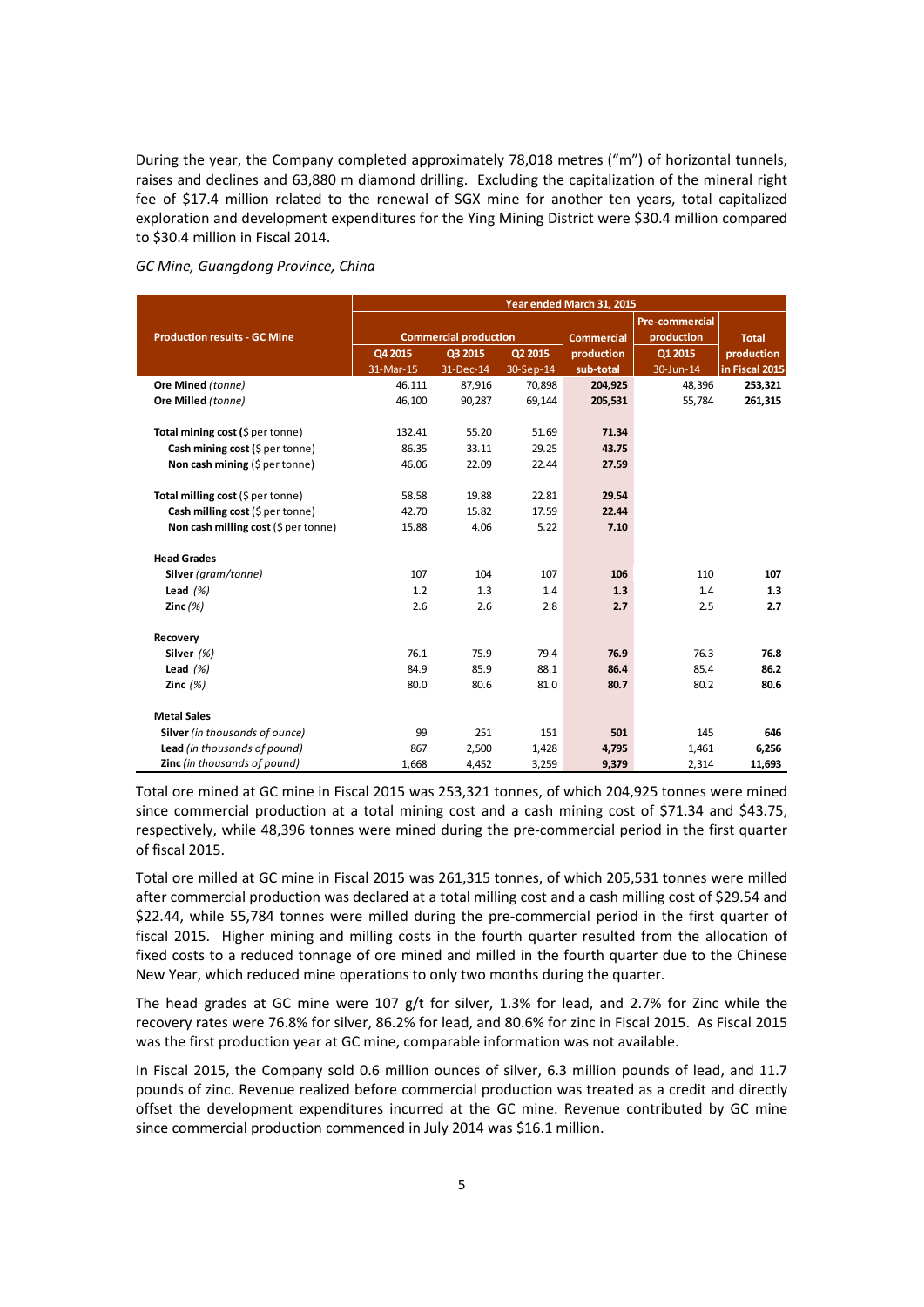During the year, the Company completed approximately 12,970 m of horizontal tunnels, raises and declines and 21,381 m of diamond drilling. Total capitalized exploration and development expenditures for the GC mine was \$3.3 million compared to \$15.9 million in Fiscal 2014.

### *BYP Mine, Hunan Province, China*

Certain capital upgrades are necessary at the BYP mine in order to sustain ongoing production, however, in consideration of the required expenditures and the current market environment, the Company has decided to defer such capital investments until a later time. As such, in August 2014, the Company suspended mining activities and put the BYP mine into care and maintenance. The BYP mine is not a core asset and the Company is considering various strategic alternatives for this project.

In Fiscal 2015, the BYP mine processed 48,844 tonnes of ore compared to 88,297 tonnes in the same prior year period. During the same time periods, the Company sold 2,711 ounces of gold compared to 7,416 ounces of gold in the prior year. Gold head grade was 2.7 g/t compared to 3.4 g/t in prior year.

### **2. Q4 Fiscal 2015 vs. Q4 Fiscal 2014**

In Q4 Fiscal 2015, on a consolidated basis, the Company sold 0.9 million ounces of silver, 600 ounces of gold, 9.2 million pounds of lead, and 2.5 million of zinc, compared to 0.6 million ounces of silver, 2,300 ounce of gold, 5.2 million of lead, and 0.9 million of zinc. The increase was mainly due to the improved dilution controls at the Ying Mining District and higher metal production contributed by the GC mine.

### *Ying Mining District, Henan Province, China*

In Q4 Fiscal 2015, the Company mined 112,327 tonnes of ore at the Ying Mining District compared to 90,057 tonnes in Q4 Fiscal 2014. During the quarter, metals sold totaled 0.8 million ounces of silver, 600 ounces of gold, 8.3 million pounds of lead and 0.9 million pounds of zinc, compared to 0.6 million ounces of silver, 461 ounces of gold, 5.2 million pounds of lead, and 0.9 million pounds of zinc in Q4 Fiscal 2014. The increase in metals sold is mainly due to the higher ore output and improved head grades in the current quarter.

Head grades were 268 grams per tonne ("g/t") for silver, 3.7% for lead and 0.8% for zinc, compared to 216 g/t for silver, 2.7% for lead and 0.6% for zinc in the same quarter last year, benefiting from ongoing dilution and operation improvement in Fiscal 2015.

During the quarter, the Company renewed mining contracts with seven out of eight of its mining contractors for a further two‐year term and terminated one mining contractor upon the expiration of its contract at the end of February, 2015. The Company also entered into contracts with three new mining contractors to replace the terminated contractor who previously worked out of three portals at the SGX Mine. Regrettably, the changeover process for the terminated contractor was slow as the Company and the terminated contractor have had disagreements and protracted negotiations regarding the final bill payment. The changeover difficulties impacted March's production at the SGX mine and the Ying Mining District by 40% and 15% respectively. At the end of March 2015, the terminated contractor departed from two of the three occupied portals, which subsequently returned to normal operations. The Company is still negotiating for the withdrawal from the last portal, and at this time, it does not anticipate that this disruption will materially impact the production guidance for fiscal 2016.

In Q4 Fiscal 2015, total and cash mining costs per tonne were \$74.84 and \$53.25, respectively, compared to \$60.85 and \$49.04 in Q4 Fiscal 2014, respectively. The increase of cash mining costs was due to using (i) more in-stope diamond drilling and (ii) greater use of higher cost re-suing mining method to achieve better grade and dilution control in the current quarter.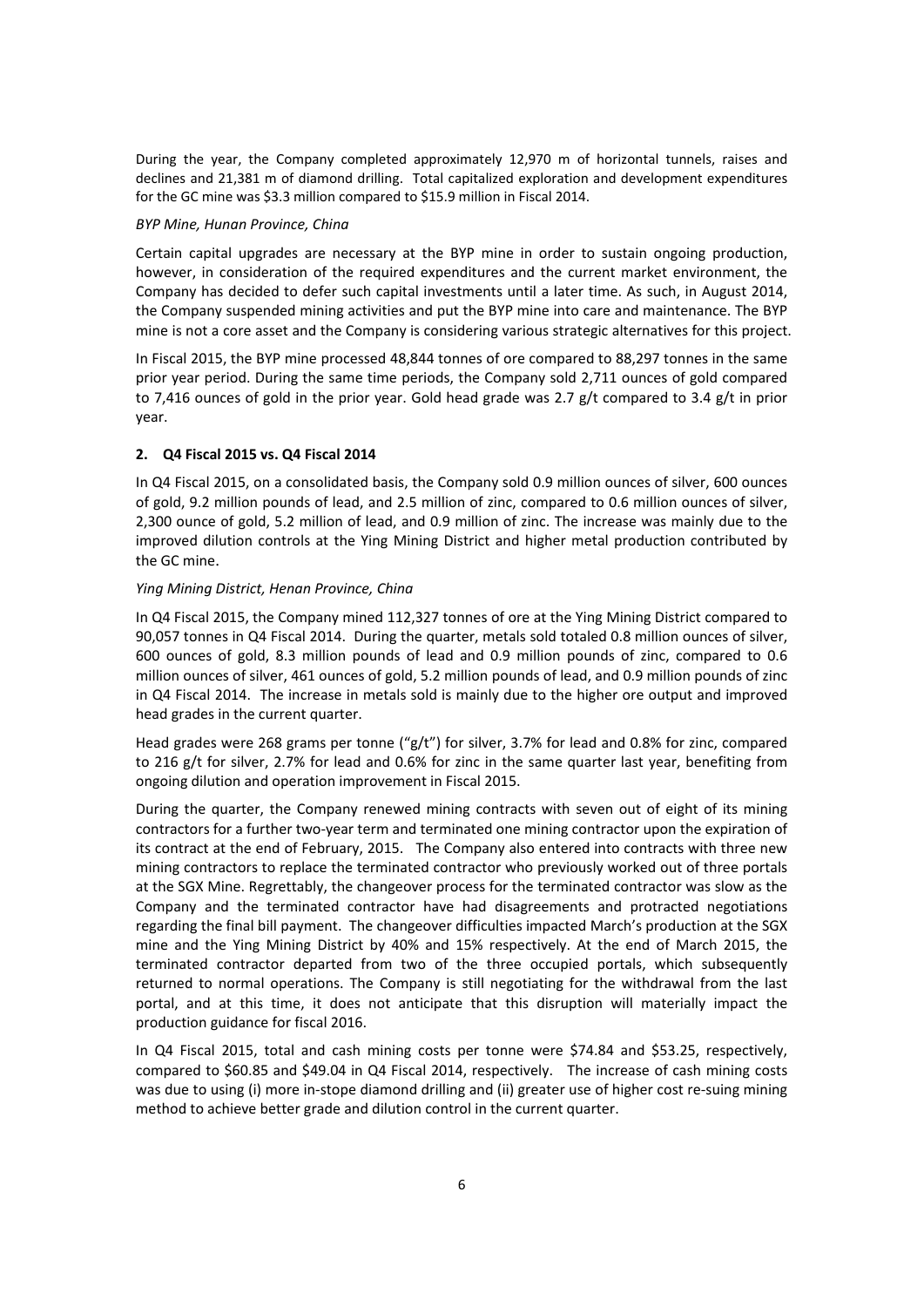In Q4 Fiscal 2015, a total of 99,478 tonnes of ore were milled compared to 91,272 tonnes in Q4 Fiscal 2014. The cash milling cost per tonne was \$16.20 in Q4 Fiscal 2015 compared to \$15.08 in Q4 Fiscal 2014.

Total and cash costs per ounce of silver in Q4 Fiscal 2015 for the Ying Mining District were \$5.96 and \$1.58 respectively, compared to \$5.86 and \$2.82, in Q4 Fiscal 2014, respectively.

### *GC Mine, Guangdong Province, China*

In Q4 2015, 46,111 tonnes of ore were mined at the GC mine at a total mining cost and cash mining cost of \$132.41 and \$86.35, respectively, while 46,100 tonnes of ore were milled at a total milling cost and cash milling cost of \$58.58 and \$42.70. The mining cost and milling cost per tonne in Q4 2015 was substantial higher than the annual average cost because of the allocation of fixed costs to a reduced tonnage of ore mined and milled in the fourth quarter due to the Chinese New Year, which results in mine operations of only two months in the quarter.

Head grades were 107 grams per tonne ("g/t") for silver, 1.2% for lead and 2.6% for zinc with recovery rates of 76.1% for silver, 84.9% for lead, and 80.0% for zinc in Q4 2015. The head grades and recovery rates are comparable to the annual average at the GC mine.

Total and cash costs per ounce of silver in Q4 Fiscal 2015 for the GC Mine were \$21.19 and negative \$4.81 respectively.

### Changes to Senior Management

Mr. Alex Zhang, M. Eng., M.Sci., P. Geo., has joined Silvercorp as Vice‐President of Exploration. Mr. Zhang has 20 years of experience and has worked with Eldorado Gold, Afcan Mining, Sino Gold, and most recently with the Company's affiliate, New Pacific Metals Corp. Mr. Zhang has supervised the exploration activities of two major gold projects from exploration through development to production, and brings a full range of technical and managerial skills related to exploration and mining projects. Mr. Zhang will also act as the Qualified Person for Silvercorp under NI 43-101, replacing Ruijin Jiang who is retiring at the end of June.

Mr. Luke Liu, M. Eng. PhD (Mining Eng.), has joined Silvercorp as Vice President China Operations. Mr. Liu has over 20 years mining industry experience in Australia and internationally, including China. He has held a diverse range of technical and engineering positions in mining companies and consulting firms and has demonstrated abilities running a modern mining operation. Based out of the Beijing office, Mr. Liu's duties include leading strategic mine planning, improving mine operation processes, and ensuring that mining operations match or exceed production goals and budgets.

Mr. Myles Gao, President, Corporate Development and a director, will be resigning effective May 31, 2015. The Company thanks Mr. Gao for his contributions to the Company in his various capacities during his 12 years of service with the Company and wishes him continued success in his future plans.

### Dividend Announcement

Silvercorp's Board of Directors has declared a quarterly dividend of CAD\$0.005 per share (CAD\$0.02 per share on an annual basis) to be paid on or before July 21, 2015, to shareholders of record at the close of business on June 30, 2015. The dividends are considered eligible dividends for Canadian tax purposes.

Alex Zhang, P.Geo., Vice President, Exploration, is the Qualified Person for Silvercorp under NI 43‐101 and has reviewed and given consent to the technical information contained in this News Release.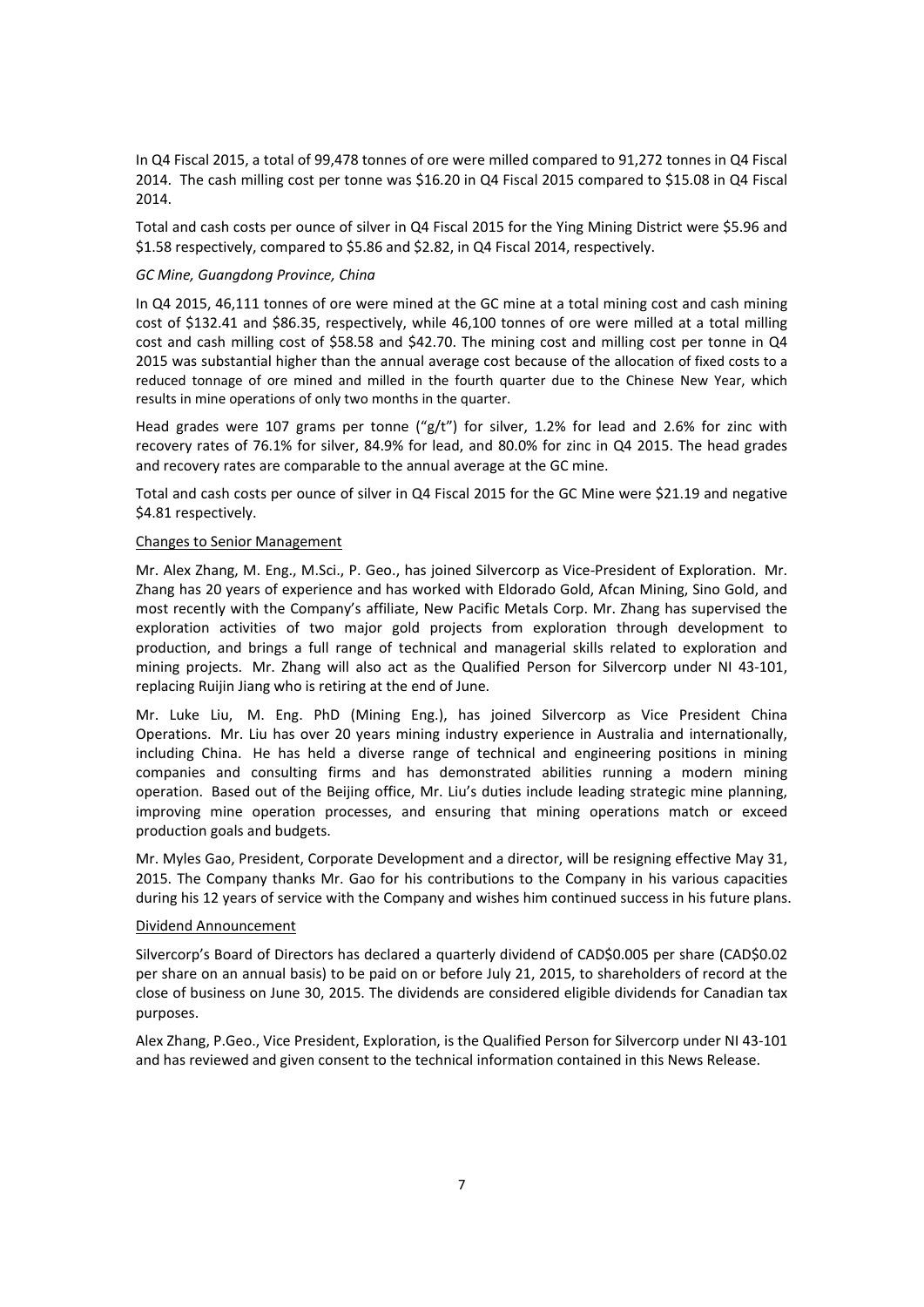*This earnings release should be read in conjunction with the Company's Management Discussion & Analysis, Financial Statements and Notes to Financial Statements for the corresponding period, which have been posted on SEDAR at www.sedar.com and are also available on the Company's website at www.silvercorp.ca. All figures are in United States dollars unless otherwise stated.*

#### **About Silvercorp**

Silvercorp is a low‐cost silver‐producing Canadian mining company with multiple mines in China. The Company is currently developing the GC project in southern China which it expects will become its next operating mine. The Company's vision is to deliver shareholder value by focusing on the acquisition of under developed projects with resource potential and the ability to grow organically. For more information, please visit our website at www.silvercorp.ca.

#### **For further information**

Silvercorp Metals Inc. Lorne Waldman Senior Vice President Phone: (604) 669‐9397 Toll Free 1(888) 224‐1881 Email: investor@silvercorp.ca Website: www.silvercorp.ca

#### **CAUTIONARY DISCLAIMER ‐ FORWARD LOOKING STATEMENTS**

Certain of the statements and information in this press release constitute "forward‐looking statements" within the meaning of the United States Private Securities Litigation Reform Act of 1995 and "forward-looking information" within the meaning of applicable Canadian provincial securities laws. Any statements or information that express or involve discussions with respect to predictions, expectations, beliefs, plans, projections, objectives, assumptions or future events or performance (often, but not always, using words or phrases such as "expects", "is expected", "anticipates", "believes", "plans", "projects", "estimates", "assumes", "intends", "strategies", "targets", "goals", "forecasts", "objectives", "budgets", "schedules", "potential" or variations thereof or stating that certain actions, events or results "may", "could", "would", "might" or "will" be taken, occur or be achieved, or the negative of any of these terms and similar expressions) are not statements of historical fact and may be forward‐looking statements or information. Forward-looking statements or information relate to, among other things: the price of silver and other metals; the accuracy of mineral resource and mineral reserve estimates at the Company's material properties; the sufficiency of the Company's capital to finance the Company's operations; estimates of the Company's revenues and capital expenditures; estimated production from the Company's mines in the Ying Mining District; timing of receipt of permits and regulatory approvals; availability of funds from production to finance the Company's operations; and access to and availability of funding for future construction, use of proceeds from any financing and development of the Company's properties.

Forward‐looking statements or information are subject to a variety of known and unknown risks, uncertainties and other factors that could cause actual events or results to differ from those reflected in the forward‐looking statements or information, including, without limitation, risks relating to: fluctuating commodity prices; calculation of resources, reserves and mineralization and precious and base metal recovery; interpretations and assumptions of mineral resource and mineral reserve estimates; exploration and development programs; feasibility and engineering reports; permits and licences; title to properties; property interests; joint venture partners; acquisition of commercially mineable mineral rights; financing; recent market events and conditions; economic factors affecting the Company; timing, estimated amount, capital and operating expenditures and economic returns of future production; integration of future acquisitions into the Company's existing operations; competition; operations and political conditions; regulatory environment in China and Canada; environmental risks; foreign exchange rate fluctuations; insurance; risks and hazards of mining operations; key personnel; conflicts of interest; dependence on management; internal control over financial reporting as per the requirements of the Sarbanes‐Oxley Act; and bringing actions and enforcing judgments under U.S. securities laws.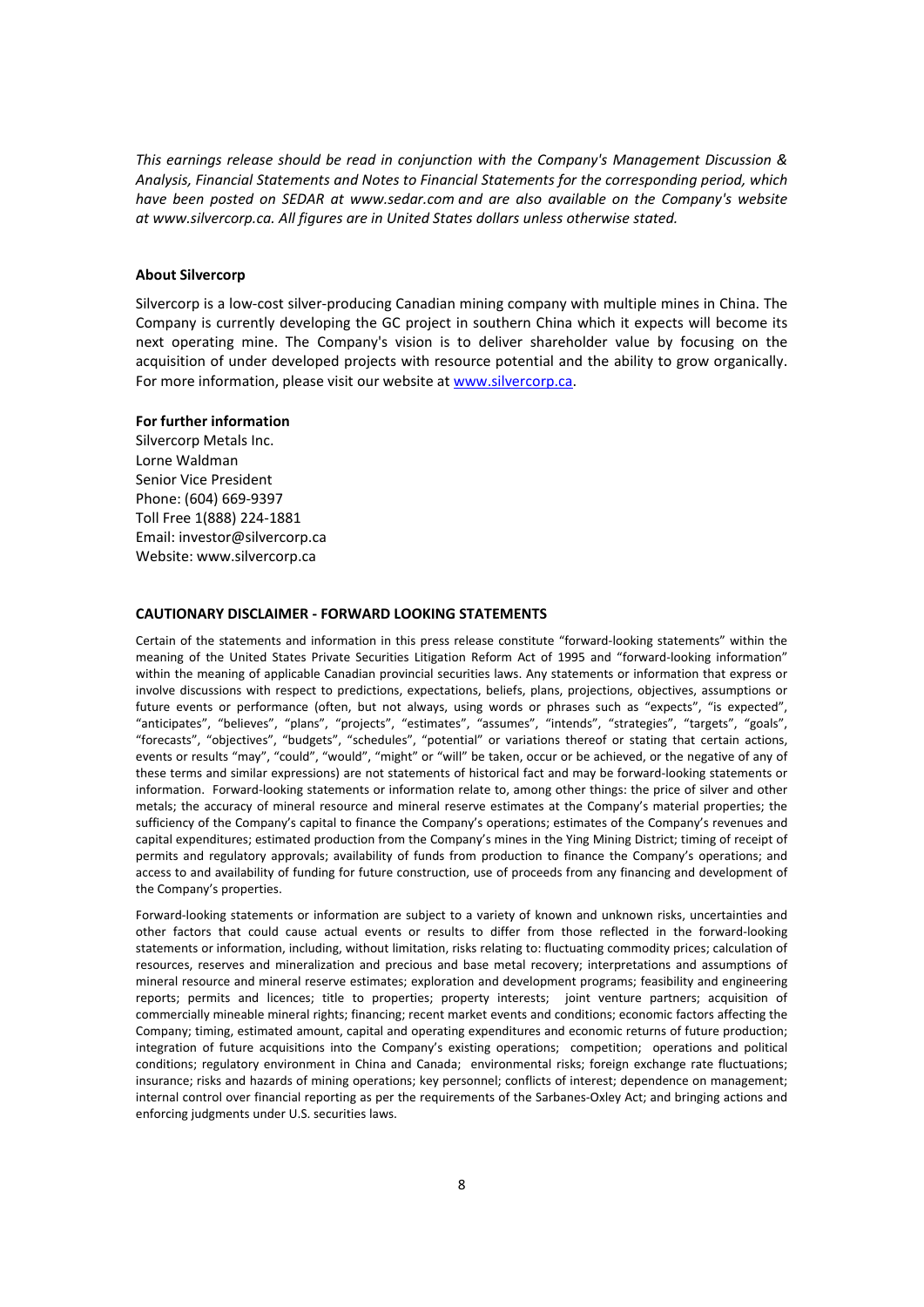This list is not exhaustive of the factors that may affect any of the Company's forward‐looking statements or information. Forward-looking statements or information are statements about the future and are inherently uncertain, and actual achievements of the Company or other future events or conditions may differ materially from those reflected in the forward‐looking statements or information due to a variety of risks, uncertainties and other factors, including, without limitation, those referred to in the Company's Annual Information Form for the year ended March 31, 2014 under the heading "Risk Factors". Although the Company has attempted to identify important factors that could cause actual results to differ materially, there may be other factors that cause results not to be as anticipated, estimated, described or intended. Accordingly, readers should not place undue reliance on forwardlooking statements or information.

The Company's forward-looking statements and information are based on the assumptions, beliefs, expectations and opinions of management as of the date of this press release, and other than as required by applicable securities laws, the Company does not assume any obligation to update forward‐looking statements and information if circumstances or management's assumptions, beliefs, expectations or opinions should change, or changes in any other events affecting such statements or information. For the reasons set forth above, investors should not place undue reliance on forward‐looking statements and information.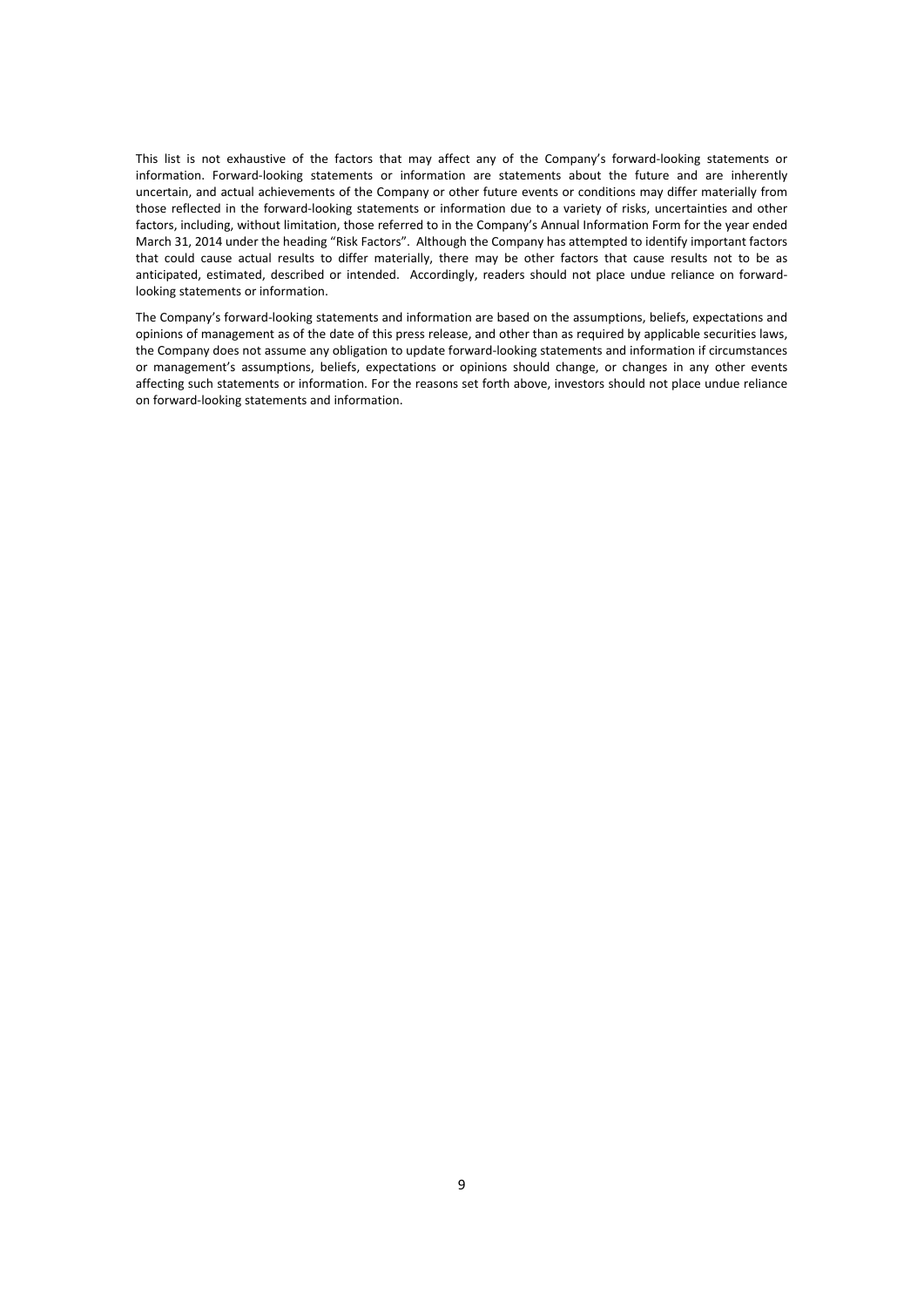## **Consolidated Balance Sheets**

*(Expressed in thousands of U.S. dollars)*

|                                                                | As at March 31, |    |           |
|----------------------------------------------------------------|-----------------|----|-----------|
|                                                                | 2015            |    | 2014      |
| <b>ASSETS</b>                                                  |                 |    |           |
| <b>Current Assets</b>                                          |                 |    |           |
| Cash and cash equivalents                                      | \$<br>60,179    | \$ | 60,614    |
| Short-term investments                                         | 9,343           |    | 12,864    |
| Trade and other receivables                                    | 1,278           |    | 4,004     |
| Inventories                                                    | 6,899           |    | 5,362     |
| Due from related parties                                       | 33              |    | 68        |
| Prepaids and deposits                                          | 5,745           |    | 6,165     |
|                                                                | 83,477          |    | 89,077    |
| <b>Non-current Assets</b>                                      |                 |    |           |
| Long-term prepaids and deposits                                | 2,945           |    | 3,006     |
| Reclamation deposits                                           | 2,112           |    | 994       |
| Investment in an associate                                     | 3,449           |    | 3,715     |
| Other investments                                              | 892             |    | 2,393     |
| Plant and equipment                                            | 64,779          |    | 101,876   |
| Mineral rights and properties                                  | 214,792         |    | 266,258   |
| <b>TOTAL ASSETS</b>                                            | \$<br>372,446   | \$ | 467,319   |
| <b>LIABILITIES AND EQUITY</b>                                  |                 |    |           |
| <b>Current Liabilities</b>                                     |                 |    |           |
| Accounts payable and accrued liabilities                       | \$<br>21,768    | \$ | 23,802    |
| Mine right fee payable                                         | 4,292           |    |           |
| Deposits received                                              | 8,303           |    | 7,031     |
| Dividends payable                                              | 674             |    | 773       |
| Income tax payable                                             | 662             |    | 515       |
| Due to related parties                                         |                 |    | 281       |
|                                                                | 35,699          |    | 32,402    |
| <b>Non-current Liabilities</b>                                 |                 |    |           |
| Mine right fee payable                                         | 9,746           |    |           |
| Deferred income tax liabilities                                | 21,592          |    | 16,536    |
| Environmental rehabilitation                                   | 12,898          |    | 5,819     |
| <b>Total Liabilities</b>                                       | 79,935          |    | 54,757    |
| <b>Equity</b>                                                  |                 |    |           |
| Share capital                                                  | 233,513         |    | 233,513   |
| Share option reserve                                           | 11,741          |    | 10,492    |
| Reserves                                                       | 25,409          |    | 25,409    |
| Accumulated other comprehensive loss                           | (26, 697)       |    | (20, 141) |
| (Deficit) Retained earnings                                    | (5,089)         |    | 100,993   |
| Total equity attributable to the equity holders of the Company | 238,877         |    | 350,266   |
| <b>Non-controlling interests</b>                               | 53,634          |    | 62,296    |
| <b>Total Equity</b>                                            | 292,511         |    | 412,562   |
|                                                                |                 |    |           |
| TOTAL LIABILITIES AND EQUITY                                   | \$<br>372,446   | \$ | 467,319   |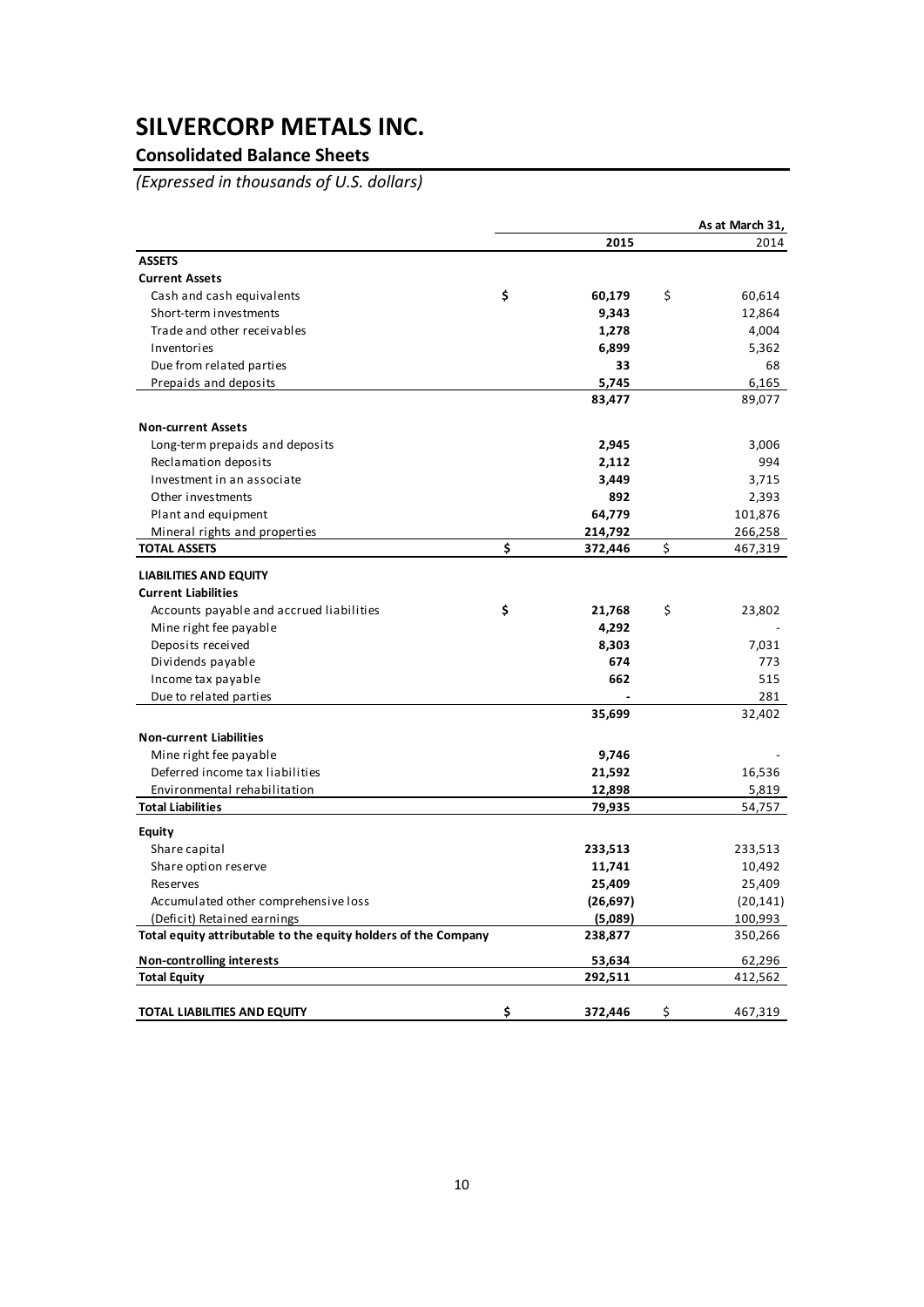### **Consolidated Statements of Income**

*(Expressed in thousands of U.S. dollars, except for per share figures)*

|                                                                     | Three Months Ended March 31, |  | Years Ended March 31, |    |                 |  |             |
|---------------------------------------------------------------------|------------------------------|--|-----------------------|----|-----------------|--|-------------|
|                                                                     | 2015                         |  | 2014                  |    | 2015            |  | 2014        |
|                                                                     |                              |  |                       |    |                 |  |             |
| <b>Sales</b>                                                        | \$<br>$20.269$ \$            |  | 16,135                | \$ | 128,465 \$      |  | 108,400     |
| Cost of sales                                                       | 15,046                       |  | 9,190                 |    | 73,747          |  | 59,996      |
| <b>Gross profit</b>                                                 | 5,223                        |  | 6,945                 |    | 54,718          |  | 48,404      |
| General and administrative                                          | 4,370                        |  | 3,531                 |    | 20,603          |  | 24,424      |
| Government fees and other taxes                                     | 1,148                        |  | 607                   |    | 5,946           |  | 4,648       |
| Foreign exchange gain                                               | (3,295)                      |  | (421)                 |    | (4, 722)        |  | (3, 171)    |
| (Gain) loss on disposal of plant and equipment                      | 112                          |  | 10                    |    | (6)             |  | 154         |
| Loss on disposal of mineral rights and properties                   |                              |  | 4,295                 |    |                 |  | 4,476       |
| Share of (gain) loss in associate                                   | (225)                        |  | (66)                  |    | (235)           |  | 87          |
| Impairment on associate                                             |                              |  | 2,304                 |    |                 |  | 2,304       |
| Impairment of plant and equipment and mineral rights and properties | 130,349                      |  |                       |    | 130,349         |  | 66,573      |
| Loss on investments                                                 |                              |  | (19)                  |    | 15              |  | 589         |
| Other income                                                        | (106)                        |  | (20)                  |    | (1,086)         |  | (137)       |
| Loss from operations                                                | (127, 130)                   |  | (3, 276)              |    | (96, 146)       |  | (51, 543)   |
| Finance income                                                      | 117                          |  | 232                   |    | 841             |  | 3,185       |
| Finance costs                                                       | (244)                        |  | (33)                  |    | (468)           |  | (132)       |
| Loss before income taxes                                            | (127, 257)                   |  | (3,077)               |    | (95, 773)       |  | (48, 490)   |
| Income tax expense (recovery)                                       | 2,812                        |  | 1,600                 |    | 12,967          |  | (134)       |
| Net loss                                                            | \$<br>$(130,069)$ \$         |  | (4, 677)              | \$ | $(108, 740)$ \$ |  | (48, 356)   |
| Attributable to:                                                    |                              |  |                       |    |                 |  |             |
| Equity holders of the Company                                       | \$<br>$(118,549)$ \$         |  | (4, 541)              | \$ | $(103, 109)$ \$ |  | (41, 017)   |
| Non-controlling interests                                           | (11,520)                     |  | (136)                 |    | (5,631)         |  | (7, 339)    |
|                                                                     | \$<br>$(130,069)$ \$         |  | (4, 677)              | \$ | $(108, 740)$ \$ |  | (48, 356)   |
| Loss per share attributable to the equity holders of the Company    |                              |  |                       |    |                 |  |             |
| Loss per share - basic and diluted                                  | \$<br>$(0.69)$ \$            |  | (0.03)                |    | $(0.60)$ \$     |  | (0.24)      |
| Weighted Average Number of Shares Outstanding                       | 170,883,808                  |  | 170,881,836           |    | 170,883,808     |  | 170,830,620 |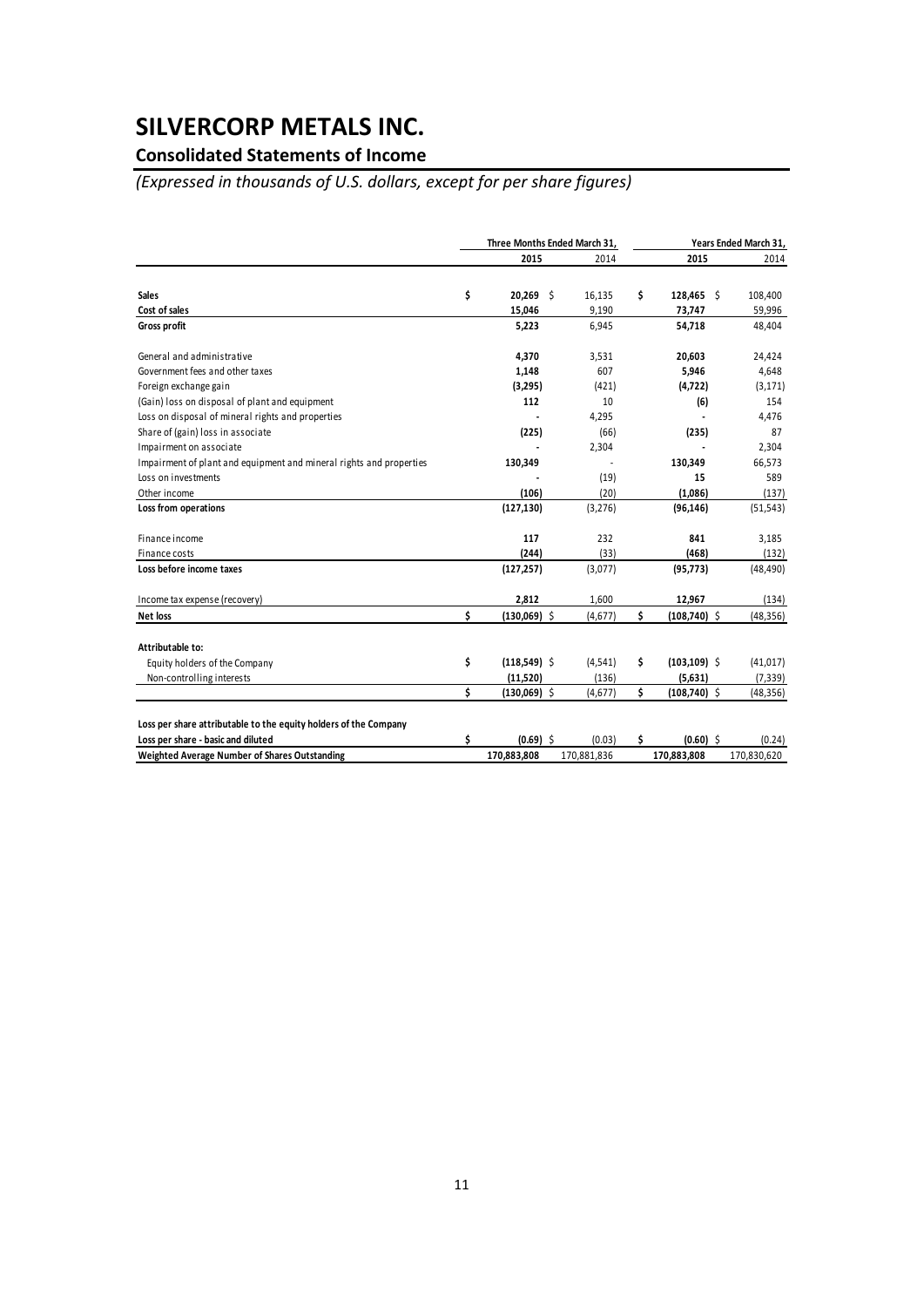## **Consolidated Statements of Cash Flow**

*(Expressed in thousands of U.S. dollars)*

|                                                                |                          | Three Months Ended March 31, |    |                | Years Ended March 31, |
|----------------------------------------------------------------|--------------------------|------------------------------|----|----------------|-----------------------|
|                                                                | 2015                     | 2014                         |    | 2015           | 2014                  |
| Cash provided by                                               |                          |                              |    |                |                       |
| <b>Operating activities</b>                                    |                          |                              |    |                |                       |
| \$<br>Net loss                                                 | $(130,069)$ \$           | (4,677)                      | \$ | $(108,740)$ \$ | (48, 356)             |
| Add (deduct) items not affecting cash:                         |                          |                              |    |                |                       |
| Unwinding of discount of environmental rehabilitation          | 39                       | 33                           |    | 148            | 132                   |
| Depreciation, amortization and depletion                       | 6,809                    | 2.118                        |    | 22,276         | 13,536                |
| Share of (gain) loss in associate                              | (225)                    | (66)                         |    | (235)          | 87                    |
| Impairment on associate                                        |                          | 2,304                        |    |                | 2,304                 |
| Impairment of plant and equipment and mineral rights and prope | 130,349                  |                              |    | 130,349        | 66,573                |
| Write down of inventories                                      | 693                      |                              |    | 693            |                       |
| Income tax expense (recovery)                                  | 2,812                    | 1,600                        |    | 12,967         | (134)                 |
| Interest income                                                |                          |                              |    | (841)          | (3, 185)              |
| Loss on investments                                            | $\overline{\phantom{a}}$ | (19)                         |    | 15             | 589                   |
| (Gain) loss on disposal of plant and equipment                 | 112                      | 10                           |    | (6)            | 154                   |
| Loss on disposal of mineral rights and properties              |                          | 4,295                        |    |                | 4,476                 |
| Share-based compensation                                       | 113                      | 444                          |    | 1,249          | 2,322                 |
| Income taxes paid                                              | (1, 440)                 | (1, 110)                     |    | (8,096)        | (6, 571)              |
| Interest received                                              |                          |                              |    | 841            | 3,185                 |
| Changes in non-cash operating working capital                  | (4,366)                  | (1,824)                      |    | 3,525          | 1,006                 |
| Net cash provided by operating activities                      | 4,827                    | 3,108                        |    | 54,145         | 36,118                |
| <b>Investing activities</b>                                    |                          |                              |    |                |                       |
| Mineral rights and properties                                  |                          |                              |    |                |                       |
| Capital expenditures                                           | (11,243)                 | (14, 270)                    |    | (37,219)       | (56, 797)             |
| Proceeds on disposals                                          |                          |                              |    |                | 13,349                |
| Plant and equipment                                            |                          |                              |    |                |                       |
| Additions                                                      | (2,879)                  | (5, 339)                     |    | (8,864)        | (18, 370)             |
| Proceeds on disposals                                          | 394                      |                              |    | 394            | 1,418                 |
| Reclamation deposit paid                                       | (794)                    |                              |    | (794)          |                       |
| Net redemptions of short-term investments                      | (5, 474)                 | 4,856                        |    | 2,194          | 31,750                |
| Deposit received for sale of subsidiaries                      |                          |                              |    |                | 8,160                 |
| Net cash used in investing activities                          | (19,996)                 | (14, 753)                    |    | (44, 289)      | (20, 490)             |
|                                                                |                          |                              |    |                |                       |
| <b>Financing activities</b>                                    |                          |                              |    |                |                       |
| Related parties                                                |                          |                              |    |                |                       |
| Payments made                                                  |                          |                              |    |                | (1,207)               |
| Non-controlling interests                                      |                          |                              |    |                |                       |
| Distribution                                                   |                          | (1, 353)                     |    | (3,214)        | (6, 521)              |
| Cash dividends distributed                                     | (673)                    | (3,893)                      |    | (3,004)        | (16, 331)             |
| Proceeds from issuance of common shares                        |                          | 7                            |    | ٠              | 287                   |
| Net cash used in financing activities                          | (673)                    | (5, 239)                     |    | (6, 218)       | (23, 772)             |
| Effect of exchange rate changes on cash and cash equivalents   | (2,731)                  | (2,063)                      |    | (4,073)        | (3,525)               |
| Decrease in cash and cash equivalents                          | (18, 573)                | (18, 947)                    |    | (435)          | (11,669)              |
| Cash and cash equivalents, beginning of the year               | 78,752                   | 79,561                       |    | 60,614         | 72,283                |
| \$<br>Cash and cash equivalents, end of the year               | $60,179$ \$              | 60,614                       | \$ | 60,179 \$      | 60,614                |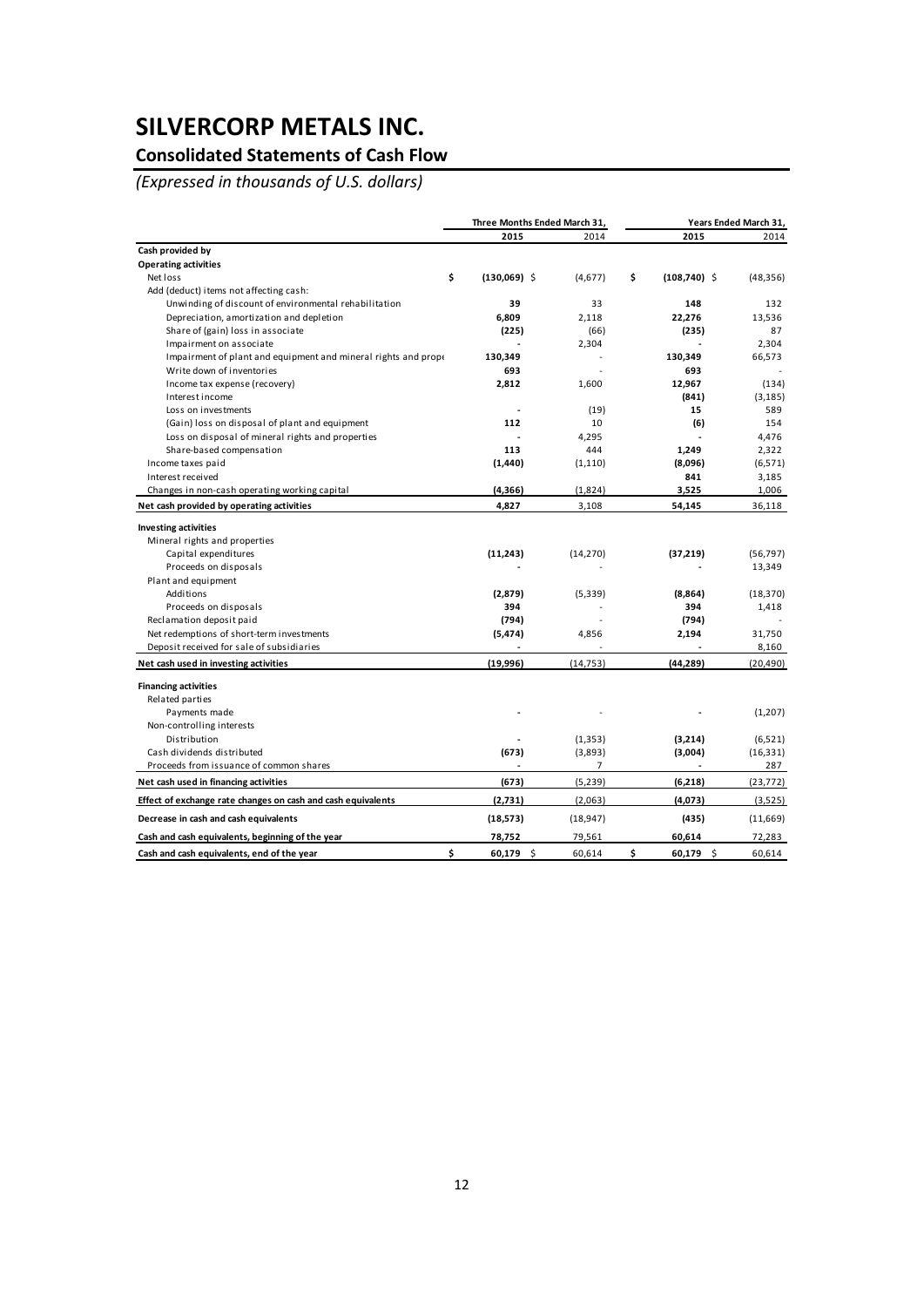### **Mining Data**

### *(Expressed in thousands of U.S. dollars, except for mining data figures)*

|            |                                                                   |                                             | Three months ended March 31, 2015 |              |               |  |
|------------|-------------------------------------------------------------------|---------------------------------------------|-----------------------------------|--------------|---------------|--|
|            |                                                                   | <b>Ying Mining</b><br>District <sup>1</sup> | <b>BYP</b>                        | GC           | <b>Total</b>  |  |
|            | <b>Production Data</b>                                            |                                             |                                   |              |               |  |
|            | <b>Mine Data</b>                                                  |                                             |                                   |              |               |  |
|            | Ore Mined (tonne)                                                 | 112,327                                     |                                   | 46,111       | 158,438       |  |
|            | Run of Mine Ore (tonne)                                           | 99,478                                      |                                   | 46,100       | 145,578       |  |
|            | Mining cost per tonne of ore mined $(\xi)$                        | 74.84                                       |                                   | 132.41       | 91.59         |  |
|            | Cash mining cost per tonne of ore mined (\$)                      | 53.25                                       |                                   | 86.35        | 62.88         |  |
|            | Non cash mining cost per tonne of ore mined (\$)                  | 21.59                                       |                                   | 46.06        | 28.71         |  |
|            | Unit shipping costs(\$)                                           | 3.81                                        |                                   |              | 2.70          |  |
|            | Milling cost per tonne of ore milled (\$)                         | 20.09                                       |                                   | 58.58        | 32.28         |  |
|            | Cash milling cost per tonne of ore milled (\$)                    | 16.20                                       |                                   | 42.70        | 24.59         |  |
|            | Non cash milling cost per tonne of ore milled (\$)                | 3.89                                        |                                   | 15.88        | 7.69          |  |
|            | <b>Average Production Cost</b>                                    |                                             |                                   |              |               |  |
|            | Silver (\$ per ounce)                                             | 8.41                                        |                                   | 15.17        | 9.61          |  |
|            | Gold $(5$ per ounce)<br>Lead $(5$ per pound)                      | 523<br>0.39                                 |                                   | 543<br>0.81  | 598<br>0.45   |  |
|            | <b>Zinc</b> (\$ per pound)                                        | 0.38                                        |                                   | 0.87         | 0.46          |  |
|            | Sulphur (\$ per pound)                                            |                                             |                                   | 0.03         | 0.02          |  |
| $+$        | Total production cost per ounce of Silver (\$)                    | 5.96                                        |                                   | 21.19        | 7.59          |  |
| $\ddot{}$  | Total cash cost per ounce of Silver (\$)                          | 1.58                                        |                                   | (4.81)       | 0.89          |  |
| $\ddot{}$  | All-in sustaining cost per ounce of Silver $(5)^2$                | 6.10                                        |                                   | 48.33        | 13.37         |  |
|            | All-in cost per ounce of Silver $(5)^2$                           | 6.34                                        |                                   | 48.34        | 13.59         |  |
|            | <b>Recoveries</b>                                                 |                                             |                                   |              |               |  |
|            | Silver $(%)$ <sup>3</sup>                                         | 94.8                                        |                                   | 76.1         | 88.9          |  |
|            | Gold (%)                                                          |                                             | 89.5                              |              | 89.5          |  |
|            | Lead $(%)$                                                        | 95.3                                        |                                   | 84.9         | 92.0          |  |
|            | Zinc $(%)$                                                        | 52.4                                        |                                   | 80.0         | 61.1          |  |
|            | Sulphur (%)                                                       |                                             |                                   | 22.5         | 22.5          |  |
|            | <b>Head Grades</b>                                                |                                             |                                   |              |               |  |
|            | Silver (gram/tonne)                                               | 268                                         |                                   | 107          | 217           |  |
|            | Gold (gram/tonne)                                                 |                                             | 2.3                               |              | 2.3           |  |
|            | Lead $(%)$                                                        | 3.7                                         |                                   | 1.2          | 2.9           |  |
|            | Zinc <i>(%)</i>                                                   | 0.8                                         |                                   | 2.6          | 1.4           |  |
|            | Sulphur (%)                                                       |                                             |                                   | 8.9          | 8.9           |  |
| Sales Data | <b>Metal Sales</b>                                                |                                             |                                   |              |               |  |
|            | Silver (in thousands of ounce)                                    | 822                                         |                                   | 99           | 921           |  |
|            | Gold (in thousands of ounce)                                      | 0.6                                         |                                   |              | 0.6           |  |
|            | Lead (in thousands of pound)                                      | 8,312                                       |                                   | 867          | 9,179         |  |
|            | Zinc (in thousands of pound)                                      | 875                                         |                                   | 1,668        | 2,543         |  |
|            | <b>Sulphur</b> (in thousands of pound)                            |                                             |                                   | 5,646        | 5,646         |  |
|            | <b>Metal Sales</b>                                                |                                             |                                   |              |               |  |
|            | <b>Silver</b> (in thousands of $\zeta$ )                          | 11,087                                      |                                   | 1,130        | 12,217        |  |
|            | Gold (in thousands of $\zeta$ )                                   | 535                                         |                                   | 9            | 544           |  |
|            | Lead (in thousands of $\zeta$ )                                   | 5,232                                       |                                   | 523          | 5,755         |  |
|            | <b>Zinc</b> (in thousands of $\zeta$ )                            | 538                                         |                                   | 1,082        | 1,611         |  |
|            | Sulphur (in thousands of \$)                                      | 17,392                                      | ÷,                                | 142<br>2,886 | 142<br>20,269 |  |
|            | Average Selling Price, Net of Value Added Tax and Smelter Charges |                                             |                                   |              |               |  |
|            | <b>Silver</b> (\$ per ounce) <sup>4</sup>                         | 13.48                                       |                                   | 11.36        | 13.26         |  |
|            | Gold (\$ per ounce)                                               | 838                                         |                                   | 407          | 825           |  |
|            | Lead $(S$ per pound)                                              | 0.63                                        |                                   | 0.60         | 0.63          |  |
|            | <b>Zinc</b> (\$ per pound)                                        | 0.61                                        |                                   | 0.65         | 0.64          |  |
|            | Sulphur (\$ per pound)                                            |                                             |                                   | 0.03         | 0.03          |  |

 $<sup>1</sup>$  Ying Mining District includes mines: SGX, TLP, HPG&LM.</sup>

<sup>2</sup> BYP gold ounces converted to silver equivalent using a ratio of 50:1.

 $3$  GC silver recovery rate consist of 52.34% from lead concentrate and 23.77% from zinc concentrate.

4 GC's silver sold in zinc concentrate is subjected to higher smelter and refining charges, resulted in lower silver selling price. +Non‐IFRS measures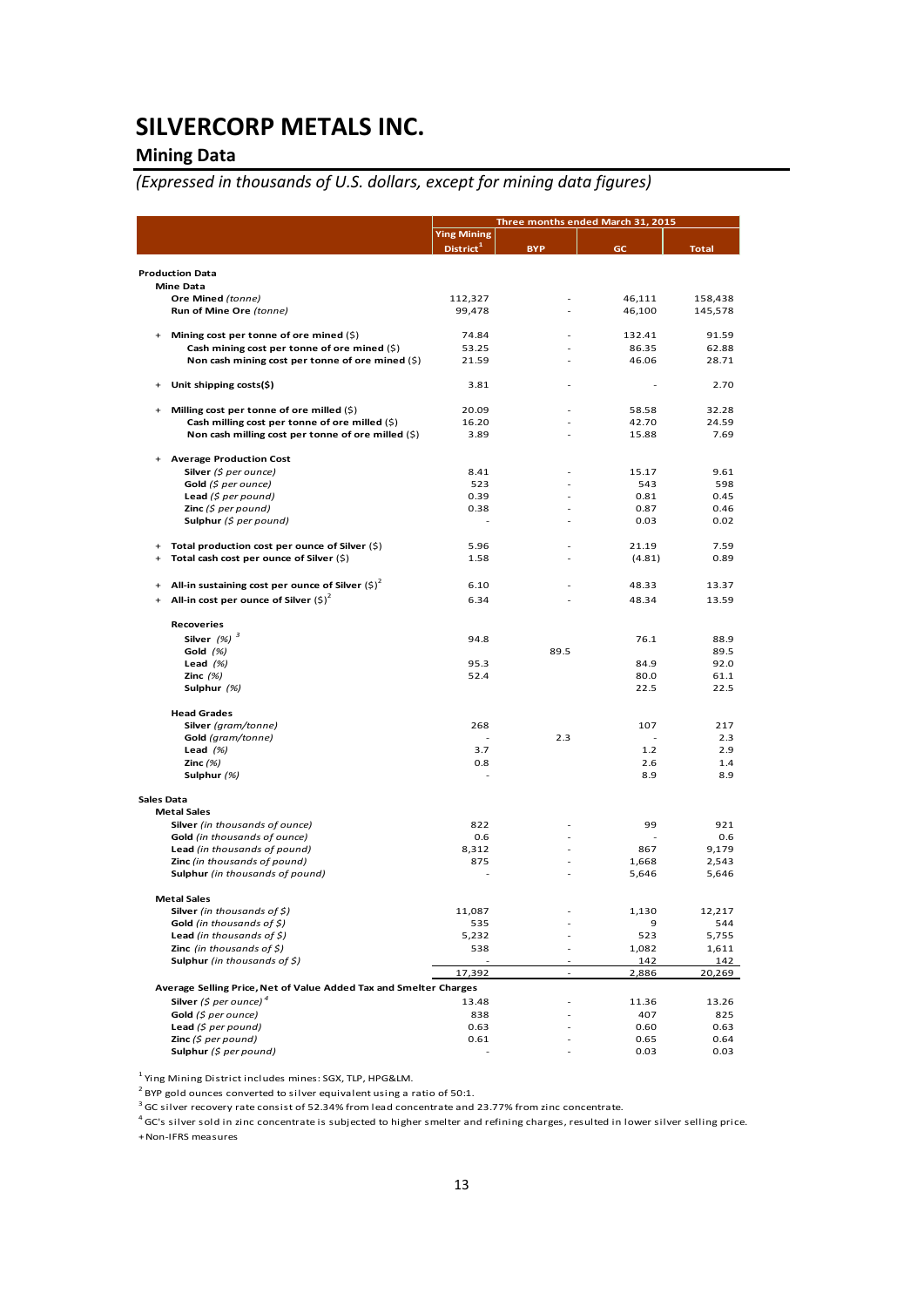## **Mining Data**

*(Expressed in thousands of U.S. dollars, except for mining data figures)*

|                                                                     |                      | Three months ended March 31,2014 |            |                |
|---------------------------------------------------------------------|----------------------|----------------------------------|------------|----------------|
|                                                                     | <b>Ying Mining</b>   |                                  |            |                |
|                                                                     | Distrit <sup>1</sup> | X Mines <sup>2</sup>             | <b>BYP</b> | <b>Total</b>   |
| <b>Production Data</b>                                              |                      |                                  |            |                |
| <b>Mine Data</b>                                                    |                      |                                  |            |                |
| Ore Mined (tonne)                                                   | 90,057               |                                  | 20,791     | 110,848        |
| Run of Mine Ore (tonne)                                             | 91,272               |                                  | 18,675     | 109,947        |
| + Mining cost per tonne of ore mined (\$)                           | 60.85                |                                  | 33.62      | 55.74          |
| Cash mining cost per tonne of ore mined (\$)                        | 49.04                |                                  | 22.29      | 44.02          |
| Non cash mining cost per tonne of ore mined (\$)                    | 11.81                |                                  | 11.33      | 11.72          |
| + Unit shipping costs(\$)                                           | 6.99                 |                                  |            | 5.68           |
| + Milling cost per tonne of ore milled (\$)                         | 19.93                |                                  | 16.15      | 19.28          |
| Cash milling cost per tonne of ore milled (\$)                      | 15.08                |                                  | 14.40      | 14.96          |
| Non cash milling cost per tonne of ore milled (\$)                  | 4.85                 |                                  | 1.75       | 4.32           |
| + Average Production Cost                                           |                      |                                  |            |                |
| Silver (\$ per ounce)                                               | 9.35                 |                                  |            | 9.63           |
| Gold (\$ per ounce)                                                 | 534                  |                                  | 736        | 595            |
| Lead $(S$ per pound)                                                | 0.44                 |                                  |            | 0.45           |
| Zinc $(\xi$ per pound)                                              | 0.32                 |                                  |            | 0.33           |
| Sulphur (\$ per pound)                                              |                      |                                  |            |                |
| + Total production cost per ounce of Silver (\$)                    | 5.86                 |                                  |            | 5.86           |
| + Total cash cost per ounce of Silver (\$)                          | 2.82                 |                                  |            | 2.82           |
| + Total production cost per ounce of Gold (\$)                      |                      |                                  | 736        | 736            |
| + Total cash cost per ounce of Gold (\$)                            |                      |                                  | 531        | 531            |
| + All-in sustaining cost per ounce of Silver $(5)^3$                | 10.40                |                                  | 17.41      | 14.46          |
| + All-in cost per ounce of Silver $(5)^3$                           | 12.90                |                                  | 2,180.00   | 21.70          |
| <b>Recoveries</b>                                                   |                      |                                  |            |                |
| Silver (%)                                                          | 92.9                 |                                  |            | 92.9           |
| Gold $(%)$                                                          |                      |                                  | 93.7       | 93.7           |
| Lead $(\%)$                                                         | 95.3                 |                                  |            | 95.3           |
| Zinc (%)                                                            | 62.4                 |                                  |            | 62.4           |
| <b>Head Grades</b>                                                  |                      |                                  |            |                |
| Silver (gram/tonne)                                                 | 216                  |                                  |            | 216            |
| Gold (gram/tonne)                                                   |                      |                                  | 3.5        | 3.5            |
| Lead $(%)$                                                          | 2.7                  |                                  |            | 2.7            |
| Zinc $(\%)$                                                         | 0.6                  |                                  |            | 0.6            |
| <b>Sales Data</b>                                                   |                      |                                  |            |                |
| <b>Metal Sales</b>                                                  |                      |                                  |            |                |
| Silver (in thousands of ounces)                                     | 582                  |                                  |            | 582            |
| Gold (in thousands of ounces)                                       | 0.4                  | $\ast$                           | 1.9        | 2.3            |
| Lead (in thousands of pounds)                                       | 5,165<br>883         | $\ast$                           |            | 5,165<br>883   |
| Zinc (in thousands of pounds)                                       |                      |                                  |            |                |
| <b>Metal Sales</b>                                                  |                      |                                  |            |                |
| Silver (in thousands of $\zeta$ )                                   | 9,389                |                                  |            | 9,389          |
| Gold (in thousands of \$)<br><b>Lead</b> (in thousands of $\zeta$ ) | 425<br>3,921         |                                  | 1,918      | 2,343<br>3,921 |
| <b>Zinc</b> (in thousands of $\zeta$ )                              | 482                  |                                  |            | 482            |
|                                                                     | 14,217               |                                  | 1,918      | 16,135         |
| Average Selling Price, Net of Value Added Tax and Smelter Charges   |                      |                                  |            |                |
| Silver (\$ per ounce)                                               | 16.13                |                                  |            | 16.13          |
| Gold (\$ per ounce)                                                 | 921                  |                                  | 1,016      | 997            |
| Lead $(5$ per pound)                                                | 0.76                 |                                  |            | 0.76           |
| Zinc $(S$ per pound)                                                | 0.55                 |                                  |            | 0.55           |
|                                                                     |                      |                                  |            |                |

 $1$  Ying Mining District includes mines: SGX, TLP, HPG&LM.

<sup>2</sup> X Mines includes the XBG project and XHP project.

3 BYP gold ounces converted to silver equivalent using a ratio of 50:1.

\* Represents development tunnelling ore at the X mines.

+Non‐IFRS measures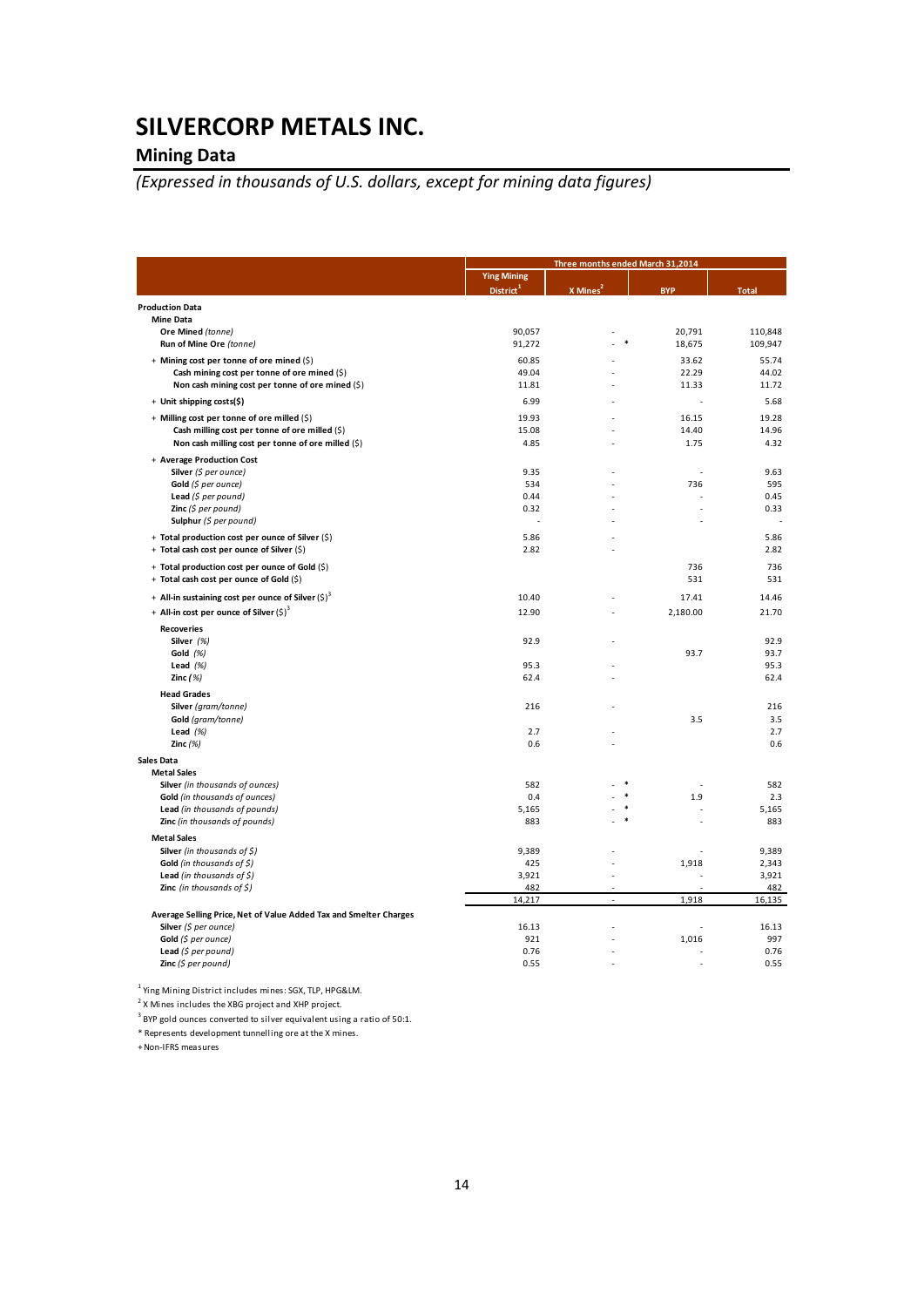### **Mining Data**

## *(Expressed in thousands of U.S. dollars, except for mining data figures)*

|                                                                                                      |                                             | Year ended March 31, 2015 |                 |               |
|------------------------------------------------------------------------------------------------------|---------------------------------------------|---------------------------|-----------------|---------------|
|                                                                                                      | <b>Ying Mining</b><br>District <sup>1</sup> | BYP <sup>2</sup>          | GC <sup>3</sup> | <b>Total</b>  |
| <b>Production Data</b>                                                                               |                                             |                           |                 |               |
| Mine Data                                                                                            |                                             |                           |                 |               |
| Ore Mined (tonne)                                                                                    | 658,729                                     | 46,547                    | 204,925         | 910,201       |
| Ore Milled (tonne)                                                                                   | 646,943                                     | 48,844                    | 205,531         | 901,318       |
| + Mining cost per tonne of ore mined (\$)                                                            | 64.27                                       | 30.55                     | 71.34           | 64.13         |
| Cash mining cost per tonne of ore mined (\$)                                                         | 49.92                                       | 22.92                     | 43.75           | 47.15         |
| Non cash mining cost per tonne of ore mined (\$)                                                     | 14.35                                       | 7.63                      | 27.59           | 16.98         |
| + Unit shipping costs(\$)                                                                            | 4.66                                        |                           |                 | 3.37          |
|                                                                                                      |                                             |                           |                 |               |
| + Milling cost per tonne of ore milled (\$)                                                          | 15.83                                       | 13.40                     | 29.54           | 18.82         |
| Cash milling cost per tonne of ore milled (\$)<br>Non cash milling cost per tonne of ore milled (\$) | 13.39<br>2.44                               | 12.31<br>1.09             | 22.44<br>7.10   | 15.39<br>3.43 |
|                                                                                                      |                                             |                           |                 |               |
| + Average Production Cost                                                                            |                                             |                           |                 |               |
| Silver $(5$ per ounce)                                                                               | 7.69                                        |                           | 10.76           | 8.34          |
| Gold $(5 per ounce)$                                                                                 | 433                                         | 564                       | 535             | 530           |
| Lead $(5 per pound)$                                                                                 | 0.38                                        | L.                        | 0.67            | 0.43          |
| <b>Zinc</b> ( $$$ per pound)                                                                         | 0.35                                        |                           | 0.66            | 0.40<br>0.01  |
| Other (\$ per pound)                                                                                 |                                             |                           | 0.01            |               |
| + Total production cost per ounce of Silver (\$)                                                     | 3.48                                        |                           | 9.64            | 4.08          |
| + Total cash cost per ounce of Silver (\$)                                                           | 0.61                                        |                           | (3.32)          | 0.22          |
| + Total production cost per ounce of Gold (\$)                                                       |                                             | 565                       |                 | 565           |
| + Total cash cost per ounce of Gold (\$)                                                             |                                             | 454                       |                 | 454           |
| + All-in sustaining cost per ounce of Silver $(\xi)^2$                                               | 8.39                                        | 28.58                     | 19.03           | 11.75         |
| + All-in cost per ounce of Silver $(S)^2$                                                            | 13.56                                       | 29.08                     | 21.01           | 16.50         |
|                                                                                                      |                                             |                           |                 |               |
| <b>Recoveries</b>                                                                                    |                                             |                           |                 |               |
| Silver (%)                                                                                           | 94.4                                        |                           | 76.9            | 90.2          |
| Gold $(%)$                                                                                           | 95.6                                        | 89.1                      | 86.4            | 89.1<br>93.4  |
| Lead $(%)$<br>Zinc $(%)$                                                                             | 59.7                                        | $\overline{a}$            | 80.7            | 64.7          |
|                                                                                                      |                                             |                           |                 |               |
| <b>Head Grades</b>                                                                                   |                                             |                           |                 |               |
| Silver (gram/tonne)                                                                                  | 240                                         |                           | 106             | 208           |
| Gold (gram/tonne)                                                                                    |                                             | 2.7                       |                 | 2.7           |
| Lead $(%)$                                                                                           | 3.5                                         |                           | 1.3             | 3.0           |
| Zinc $(\%)$                                                                                          | 0.8                                         |                           | 2.7             | 1.2           |
| Sales Data                                                                                           |                                             |                           |                 |               |
| <b>Metal Sales</b>                                                                                   |                                             |                           |                 |               |
| Silver (in thousands of ounce)                                                                       | 4,620                                       |                           | 501             | 5,121         |
| Gold (in thousands of ounce)                                                                         | 3.2                                         | 2.7                       |                 | 5.9           |
| Lead (in thousands of pound)                                                                         | 46,675                                      |                           | 4,795           | 51,470        |
| Zinc (in thousands of pound)                                                                         | 6,561                                       |                           | 9,379           | 15,940        |
| <b>Metal Sales</b>                                                                                   |                                             |                           |                 |               |
| <b>Silver</b> (in thousands of $\zeta$ )                                                             | 68,685                                      |                           | 5,699           | 74,384        |
| Gold (in thousands of $$)$                                                                           | 2,656                                       | 2,775                     | 19              | 5,450         |
| Lead (in thousands of $\zeta$ )                                                                      | 33,861                                      |                           | 3,389           | 37,250        |
| <b>Zinc</b> (in thousands of $\zeta$ )                                                               | 4,435                                       |                           | 6,536           | 10,971        |
| Other (in thousands of \$)                                                                           |                                             |                           | 410             | 410           |
|                                                                                                      | 109,637                                     | 2,775                     | 16,053          | 128,465       |
| Average Selling Price, Net of Value Added Tax and Smelter Charges                                    |                                             |                           |                 |               |
| Silver (\$ per ounce)                                                                                | 14.87                                       |                           | 11.37           | 14.52         |
| Gold (\$ per ounce)                                                                                  | 838                                         | 1,024                     | 566             | 921           |
| Lead (\$ per pound)                                                                                  | 0.73                                        |                           | 0.71            | 0.70          |
| Zinc $(5$ per pound)                                                                                 | 0.68                                        |                           | 0.70            | 0.69          |

 $1$  Ying Mining District includes mines: SGX, TLP, HPG, LM, PCG, and HZG.

 $^2$ BYP gold ounces converted to silver equivalent using a ratio of 50:1 and BYP was placed on care and maintenance during the year.

<sup>3</sup> Pre-commercial production results at GC mine excluded from this table

GC silver recovery rate consist of 53.63% from lead concentrate and 23.3% from zinc concentrate.

GC's silver sold in zinc concentrate is subjected to higher smelter and refining charges, resulted in lower net silver selling price. + Non‐IFRS measures